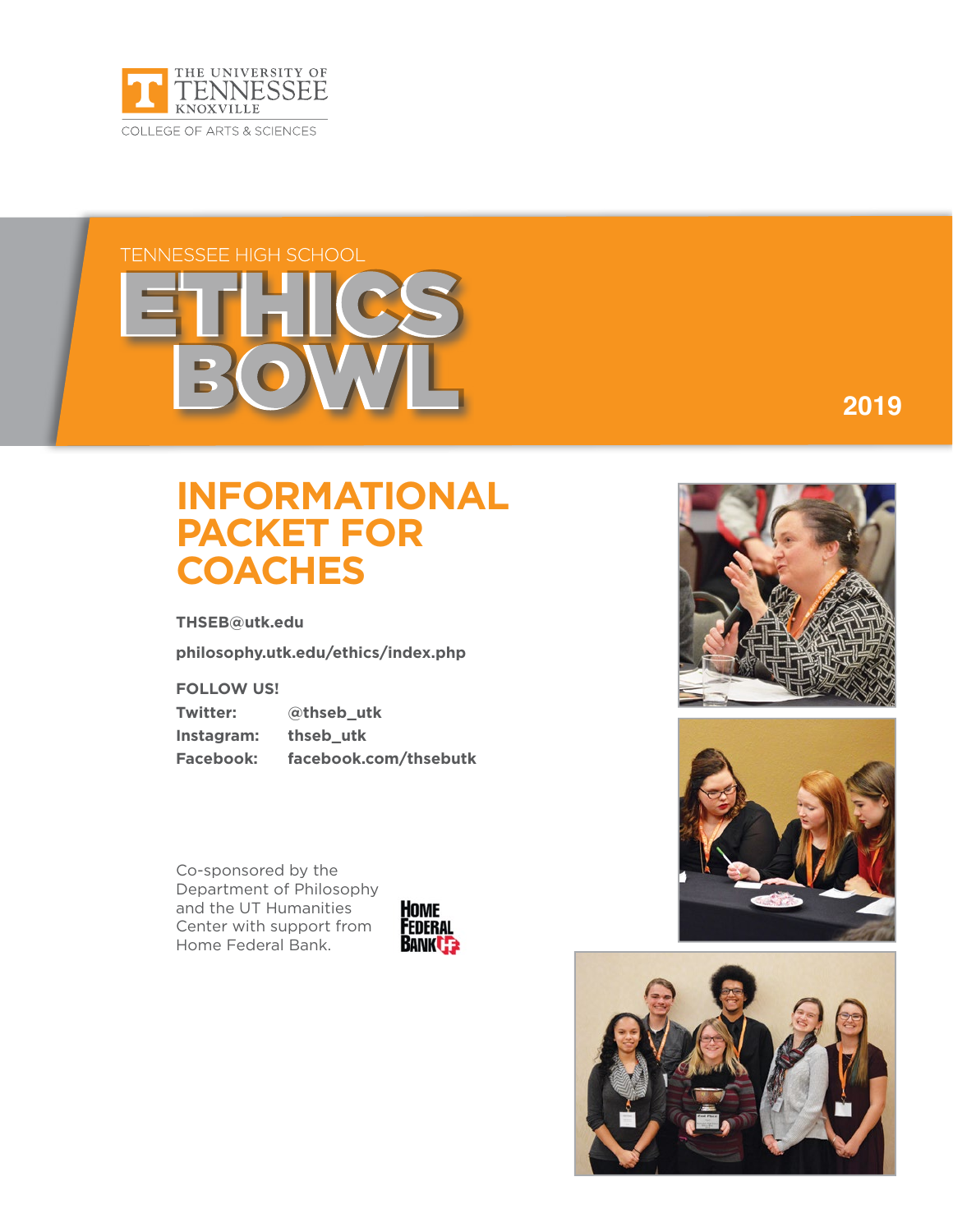# **Table of Contents**

| 1. History and Mission of the THSEB                                                                       | 3                |
|-----------------------------------------------------------------------------------------------------------|------------------|
| Past and Present                                                                                          | 4                |
| 2. THSEB - Event Basics<br>Teams<br>Cases<br><b>General Competition Format</b><br>Individual Match Format | 5<br>5<br>5<br>6 |
| Scoring and Determining Match Outcomes                                                                    | 7                |
| Sample Scoresheet                                                                                         | 8                |
| Detailed Judging Rubric                                                                                   | 9                |
| 3. Ethical Reasoning and the THSEB: A Primer                                                              | 10               |
| Mere Opinions vs. Reasoned Opinions                                                                       | 11               |
| Moral Opinions: Mere or Reasoned Opinions?                                                                | 11               |
| Why the Conversation about Moral Opinions Often Stops                                                     | 13               |
| How Reasoned Opinions Can Get the Conversation Going                                                      | 13               |
| A Moral Reasoning Toolkit: Four Basic Theories                                                            | 14               |
| <b>Consequentialist Ethics</b>                                                                            | 14               |
| <b>Deontological Ethics</b>                                                                               | 14               |
| Virtue Ethics                                                                                             | 15               |
| Care Ethics                                                                                               | 15               |
| Using the Theories in Competition                                                                         | 16               |
| 4. Why High School Ethics Bowls Matter: A Coach's Perspective                                             | 17               |
| The Academic Advantage                                                                                    | 17               |
| <b>Challenges for High Achievers</b>                                                                      | 17               |
| The Social Dimension                                                                                      | 17               |
| Long-Term Benefits for Students:                                                                          | 18               |
| 5. FAQs                                                                                                   | 19               |
| 6. On-line Resources (taken from NHSEB website)                                                           | 20               |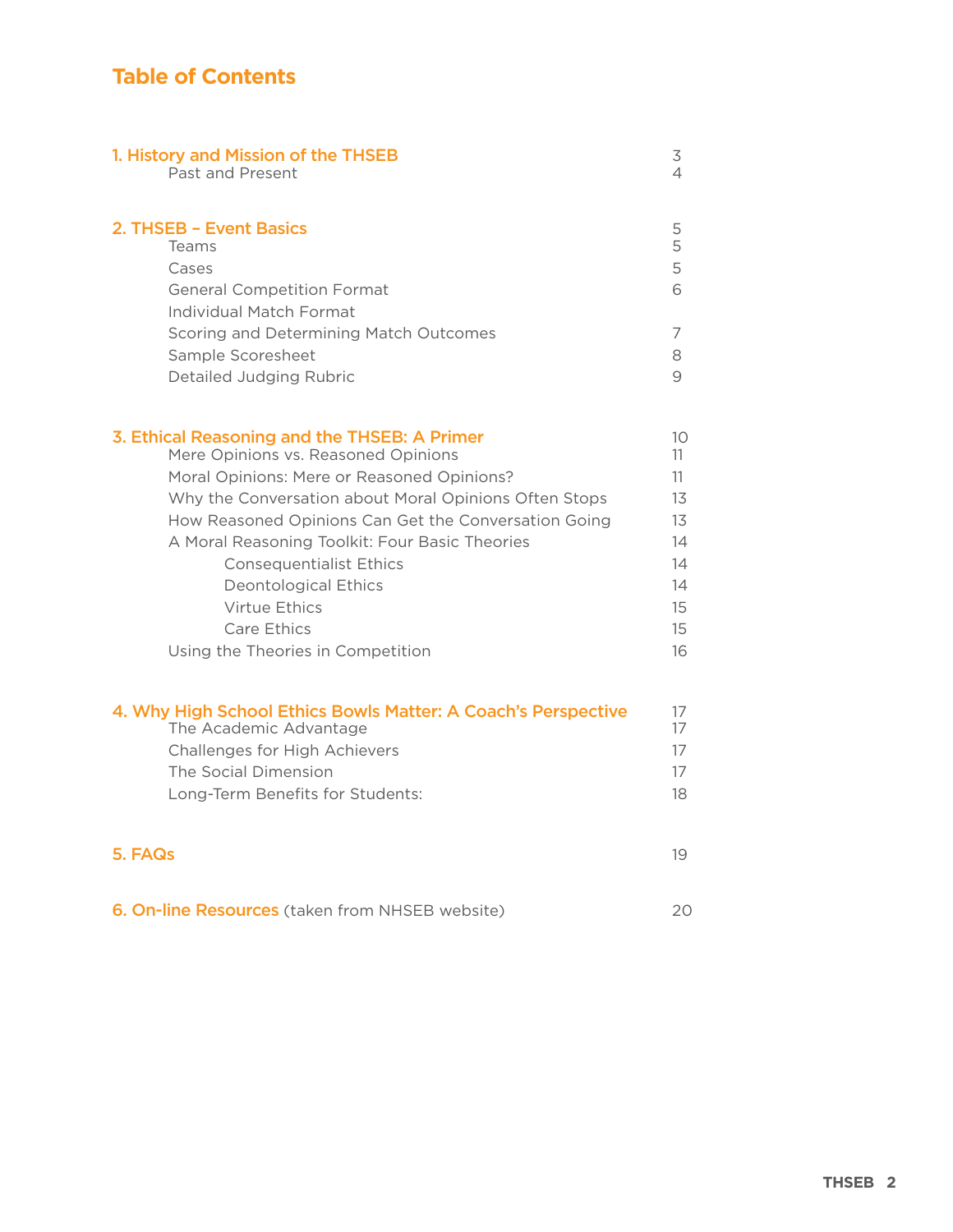# **1. History and Mission of the THSEB**

"Democratic freedoms only exist in open and tolerant societies where opposing points of view can be exchanged with civility and mutual respect. The THSEB seeks to nurture and promote these timeless values in our future generations. This effort is our contribution to sustaining our democracy."

- Tom Heffernan, Former Director of the UT Humanities Center

One of the hallmarks of modern democratic society is the existence of disagreement on a variety of issues. In order to function well, such a society needs citizens capable of engaging in respectful deliberation and dialogue about a vast array of controversial and complex issues, with emphasis on reasoning, not rhetoric. This requires not just critical thinking, but also a respect for others' values and perspectives and an understanding that the world is not one in which everything is black and white.

Philosophy, more than any other discipline, has a long history of wide-ranging reasoned inquiry into fundamental moral and political questions. In keeping with the primary goal of ancient and contemporary philosophers to prepare citizens to participate in democracy, the Department of Philosophy founded the THSEB in 2009 as an outreach program with the goal of helping prepare area high school students to be informed critical thinkers who will be active and engaged citizens in their local and global communities.

The idea arose at the annual meeting of the Association for Practical and Professional Ethics in March 2009, which John Hardwig, then head of the Department of Philosophy, and Matt Deaton, a doctoral student in philosophy, attended. There they heard about the High School Ethics Bowl program sponsored by the Squire Family Foundation, a group that works with philosophers and educators to ensure that all students in American secondary schools have an opportunity to study philosophy and assists in organizing collaborative yet competitive events among teams from area high schools.

The first THSEB consisted of only two teams, but each year has seen continued growth and a rise in interest, with more than 20 area schools having competed at least once. What began as a few hours one evening has turned into a full-day event with high schools from all over East Tennessee. With its continued development, in 2014, THSEB organizers added the UT Humanities Center as a partner and co-sponsor of the event. Most recently the THSEB received a generous three-year gift from Home Federal Bank to fund the program.

The THSEB program provides students early exposure to critical thinking skills that will benefit them no matter what they do in their lives. It isn't just about promoting a particular narrow area of interest, or promoting the humanities for the humanities' sake. It is about helping students better understand not just their own views, but those of others. While educators often focus on specific technical or vocational knowledge, the THSEB offers an alternative focus. Such knowledge is always important, but students need to be able to not just communicate technical knowledge, but to reason through it critically. No matter what one is engaged with, there will always be value judgments. The THSEB helps students think more about how those value judgments are formed, and then when a disagreement crops up they can hopefully see that they should not immediately dismiss those who disagree with them. While the THSEB is only a start in helping students identify and develop these skills, it is at least that.

Consequently, the THSEB is a discussion, not a debate. Teams are not required to choose opposing sides, nor is the goal to "win" the argument by belittling the other team or its position. The focus is on reasoning, rather than rhetoric, and has many benefits for student learning, including honing critical thinking and problem-solving skills that are proven to boost ACT and SAT scores and that are explicitly targeted by the TNCore standards. Additionally, the event encourages the consideration of perspectives beyond one's own when making ethical judgments.

The spirit and essence of the Ethics Bowl project is captured by the gathering of passionate, intelligent individuals who aim to discover ways – together - of living well. There are no "right" and "wrong" answers here – there is only the sincere attempt to articulate what we think is truly valuable and important to us in life.

While aimed at promoting collaborative, respectful discussion, the THSEB is still a competitive event. The winning school will have the opportunity to compete at the National High School Ethics Bowl in Chapel Hill, North Carolina.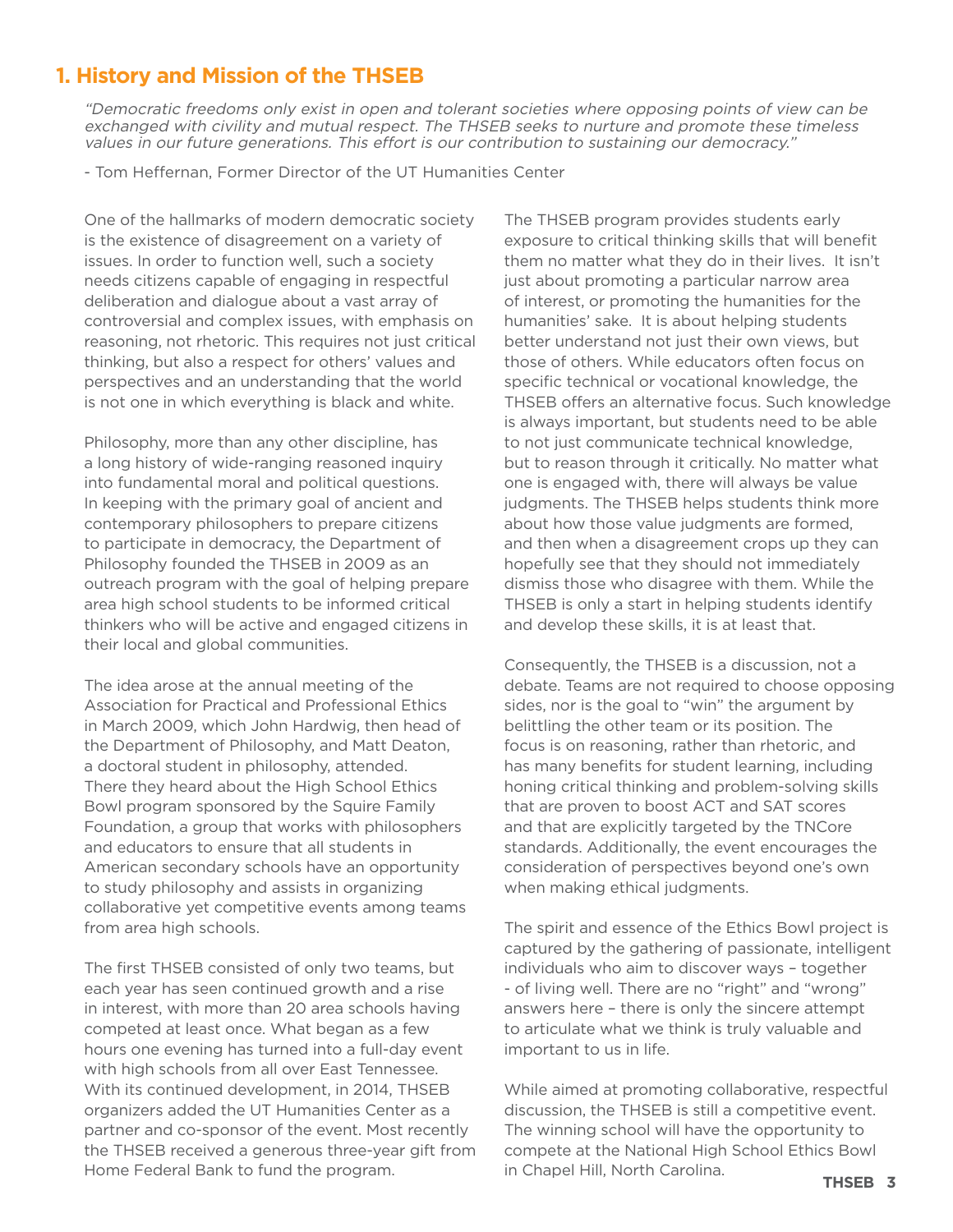# PAST AND PRESENT

# **THSEB DIRECTORS:**

| 2009 to 2011    | Matt Deaton      |
|-----------------|------------------|
| 2011 to 2013    | Jason Fishel     |
| 2011 to 2013    | Jeff Cervantes   |
| 2013 to 2015    | Ryan Windeknecht |
| 2013 to 2016    | Don Dillard      |
| 2015 to Present | Alex Feldt       |

## **THSEB WINNERS:**

| 2010 | Knoxville Catholic High Schoo |
|------|-------------------------------|
| 2011 | Hardin Valley Academy         |
| 2012 | Austin-East High School       |
| 2013 | Austin-East High School       |
| 2014 | Farragut High School          |
| 2015 | Farragut High School          |
| 2016 | <b>L&amp;N STEM Academy</b>   |
| 2017 | Hardin Valley Academy         |
| 2018 | Maryville High School         |
|      |                               |

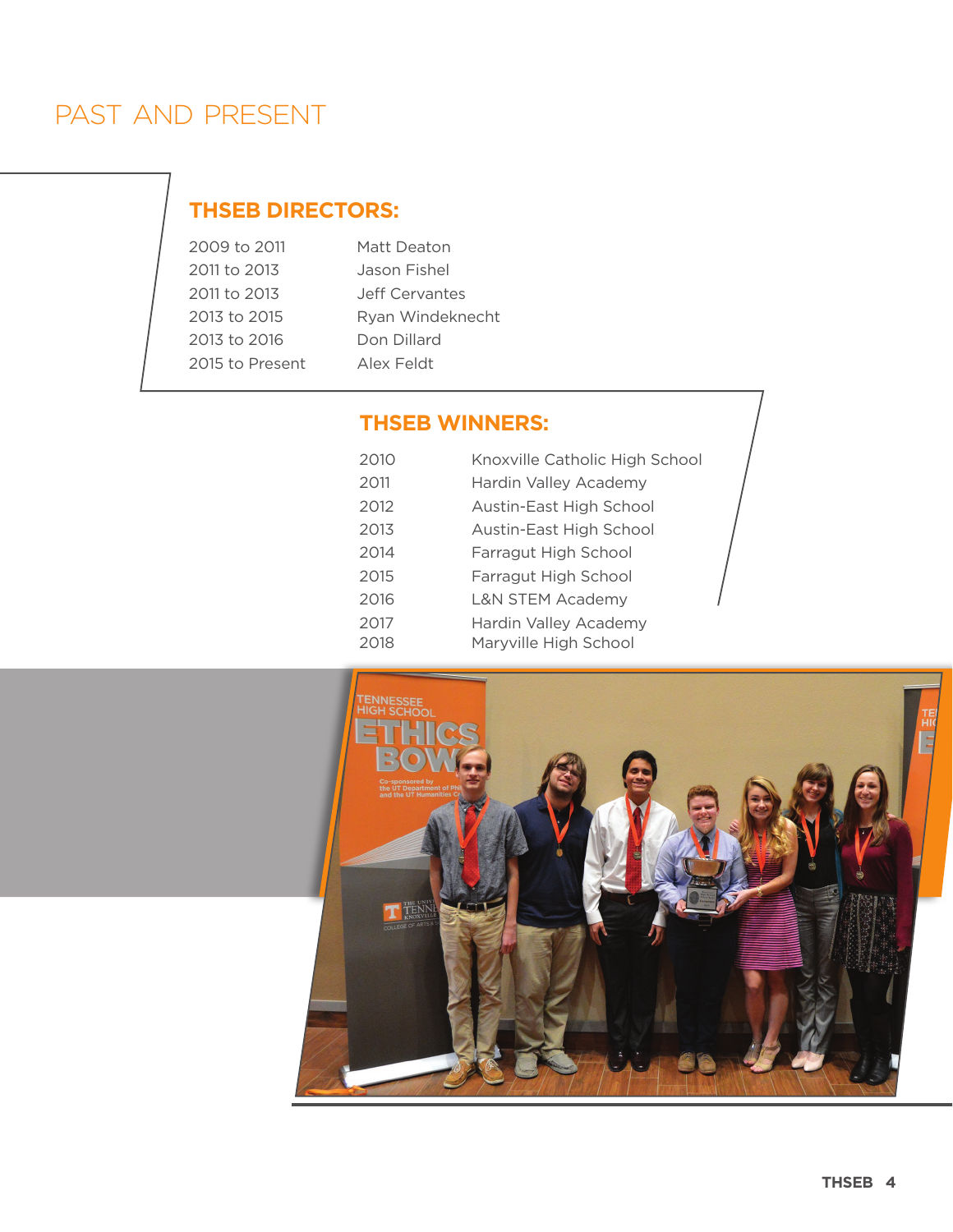# **2. THSEB Event Basics<sup>1</sup>**

### Teams

Each team consists of three to seven members who can work together in advance of the event to prepare their responses to the various cases. During the competition, each team is allowed to have up to five members competing in any given match. Team members for each match must be selected and seated prior to the start of that match, before any case is announced. Substitutions cannot occur during a match, so changes can only be made between each round.

### Cases

Each year the National High School Ethics Bowl (NHSEB) releases a series of cases that will be used in regional events like the THSEB. Cases are available on the NHSEB website (nhseb.unc.edu/ resources/) and are also posted on the THSEB website. These cases cover a wide-ranging array of ethical, political, and social issues. Teams have access to these cases in advance of the event, allowing them to study each one and develop how they might engage with the issues presented. All cases used during the THSEB will come directly from the NHSEB Regional Case set, though teams (as well as judges and volunteers), will not know in advance which cases will be selected for use in each round.

### General Competition Format

The THSEB consists of preliminary seeding rounds, followed by knock-out rounds (e.g. quarterfinals, semi-finals, finals). The number of seeding and knock-out rounds will vary depending on the number of teams that register. Preliminary rounds take the form of individual matches between all teams, with no teams playing each other twice (though you might play a team a second time in the knock-out rounds). Knock-out rounds will take the form of a single-elimination tournament, with teams seeded based on their results in the preliminary rounds. Currently, we are using a format that employs only semi-finals and finals as knock-out rounds, which would look like this:



Teams will be seeded based on total number of wins in the preliminary rounds, with the following tie-breakers employed (in the order listed):

 • Lowest Number of Losses in Preliminary Rounds – if two teams are tied with two wins, but Team A has two wins and one tie, while Team B has two wins and one loss, Team A will be seeded above Team B. • Highest Number of Judge's Votes - in each preliminary round there will be three judges, meaning that a team can earn up to three votes per round; if teams are tied with respect to both wins and losses, the team that has earned the most judge votes will be seeded higher.

• Greatest Point Differential in Preliminary Rounds - if two teams remain tied, the team with the largest point differential over all their matches will be seeded higher; thus, if Teams A and B each won all of their preliminary matches and had the same number of judge votes, but Team A won their matches by a combined difference of seven and Team B won their matches by a combined difference of 15, then Team B will be seeded above Team A.

• Highest Total Points in Preliminary Rounds - if teams have the same point differential over all their matches, we will turn to the greatest cumulative point total to determine the higher seed.

• Coin Toss – if teams remain tied after applying all other tie-breakers, we will determine seeding based on a coin toss.

<sup>1</sup> This section is adapted from materials provided by the National High School Ethics Bowl (NHSEB), and in many cases uses identical language or copies at length from NHSEB materials. We do our best to model the event after the NHSEB guidelines, but there are some instances where there are slight differences. If you ever have questions about the event or are unsure about any rules or guidelines after reading both our materials and the NHSEB rules and procedures, do not hesitate to get in touch (THSEB@utk.edu) for clarification.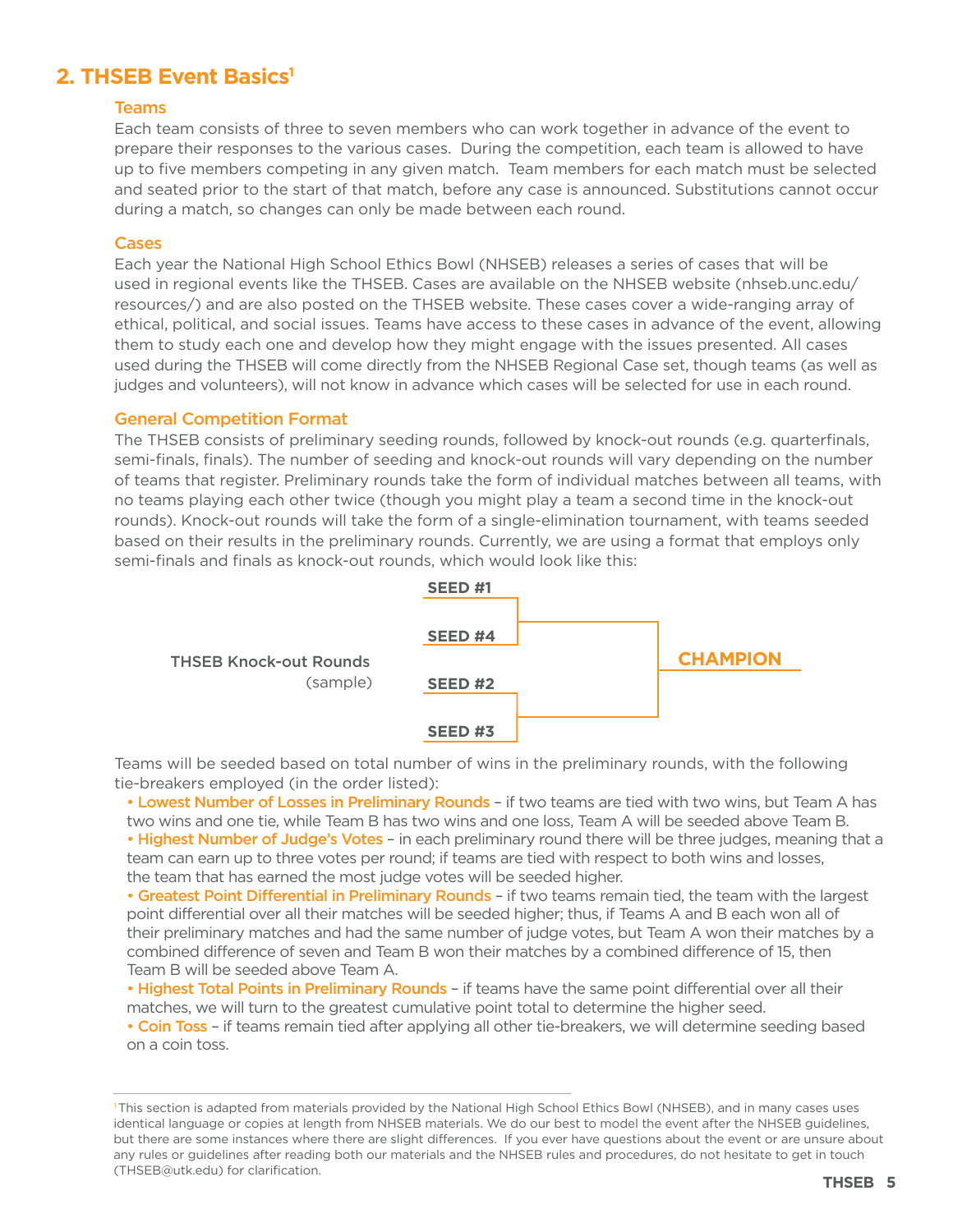If the competition were to have 16 teams competing, there would likely be four preliminary seeding rounds and two knock-out rounds. Teams that do not qualify for the semi-finals will still compete during that round; they will simply not be able to place in the competition. Consequently, the THSEB would have the following round-by-round structure, allowing each team to compete in at least five matches:

| <b>ROUND</b>          | <b>COMPETING TEAMS (assuming 16 teams)</b>                                                                                  |
|-----------------------|-----------------------------------------------------------------------------------------------------------------------------|
| Preliminary #1        | All teams compete in head-to-head matches.                                                                                  |
| <b>Preliminary #2</b> | All teams compete in head-to-head matches.                                                                                  |
| Preliminary #3        | All teams compete in head-to-head matches.                                                                                  |
| Preliminary #4        | All teams compete in head-to-head matches.                                                                                  |
| <b>Semi-Finals</b>    | -Top four teams compete for places in the championship.<br>-All other teams compete with each other in consolation matches. |
| Championship          | Winners of semi-finals compete in front of everyone!                                                                        |
|                       |                                                                                                                             |

Should a semi-final match be tied, we will employ the following two tie-breakers in order: (1) greatest point differential in that one match; and then, (2) the highest seeded team.

Full details of the format (i.e. number of rounds, matches, and teams) will be provided to coaches closer to the competition date, as these decisions depend on how many teams are registered for the event. What will not change is the timing and structure of an individual match and that in every round teams will both present and respond.

### Individual Match Format

To open a match, the moderator will introduce the competing teams and judges and note which team has randomly been assigned as Team A (the presenting team for the first case) and Team B (the presenting team for the second case). 2

After introductions, the moderator will present the first case and the question to which Team A will be responding. Neither judges nor the teams will know in advance which case will be presented or which question will be asked. This is known as the Moderator's Period.

Team A will then have up to two minutes to confer, after which any member(s) of Team A may speak for up to five minutes (total) in response to the moderator's question, based on the team's research and critical analysis.<sup>3</sup> This is known as the Presentation Period. Team A must address and answer the moderator's question during the Presentation period. In the past, there has been some concern that teams were penalized or rewarded depending on whether one person speaks or everyone contributes. We understand that each team has its own process. Some divide up the cases so that individuals are responsible for a certain number of cases; as a result, one person would present. Other teams ask that each member of the team become responsible for a different aspect of all the cases; as a result, all team members would speak. We have let the judges know that they should neither penalize nor reward a team for using either approach; both are welcome.

Because judges' backgrounds are so diverse, teams do not have to reference specific ethicists or ethical theories. Doing so is not a requirement of a good answer, nor is it indicative of a poor answer. The argument matters. It is not necessary to name a philosopher or ethical theory associated with your particular argument. Keep in mind that a team is speaking to a broad audience. Many judges have no formal background in philosophy or ethics and may not, for instance, understand your reference to Kant. A good strategy is to explain your ethical reasoning in terms everyone can understand. However, if a team member does refer to "deontology," for example, make sure the reference is accurate. A judge may question you about it during the judges' questioning portion of the match. In short, remember that philosophical name-dropping is not a substitute for presenting a sound argument, and that sound arguments can be made without any explicit reference to ethical theory.

<sup>&</sup>lt;sup>2</sup> The national competition uses a coin toss and allows teams to select if they want to present first; to help our moderators and prepare scripts in advance, as well as helping keep things on time, the THSEB opts to randomly assign this, making sure it is varied for each team.

<sup>&</sup>lt;sup>3</sup>The national competition has increased this period to six minutes due to the additional time teams spend together and added practice refining their arguments; at the regional level, we are choosing to maintain the five minutes duration, wanting teams to focus on quality, but also being focused and concise in their responses.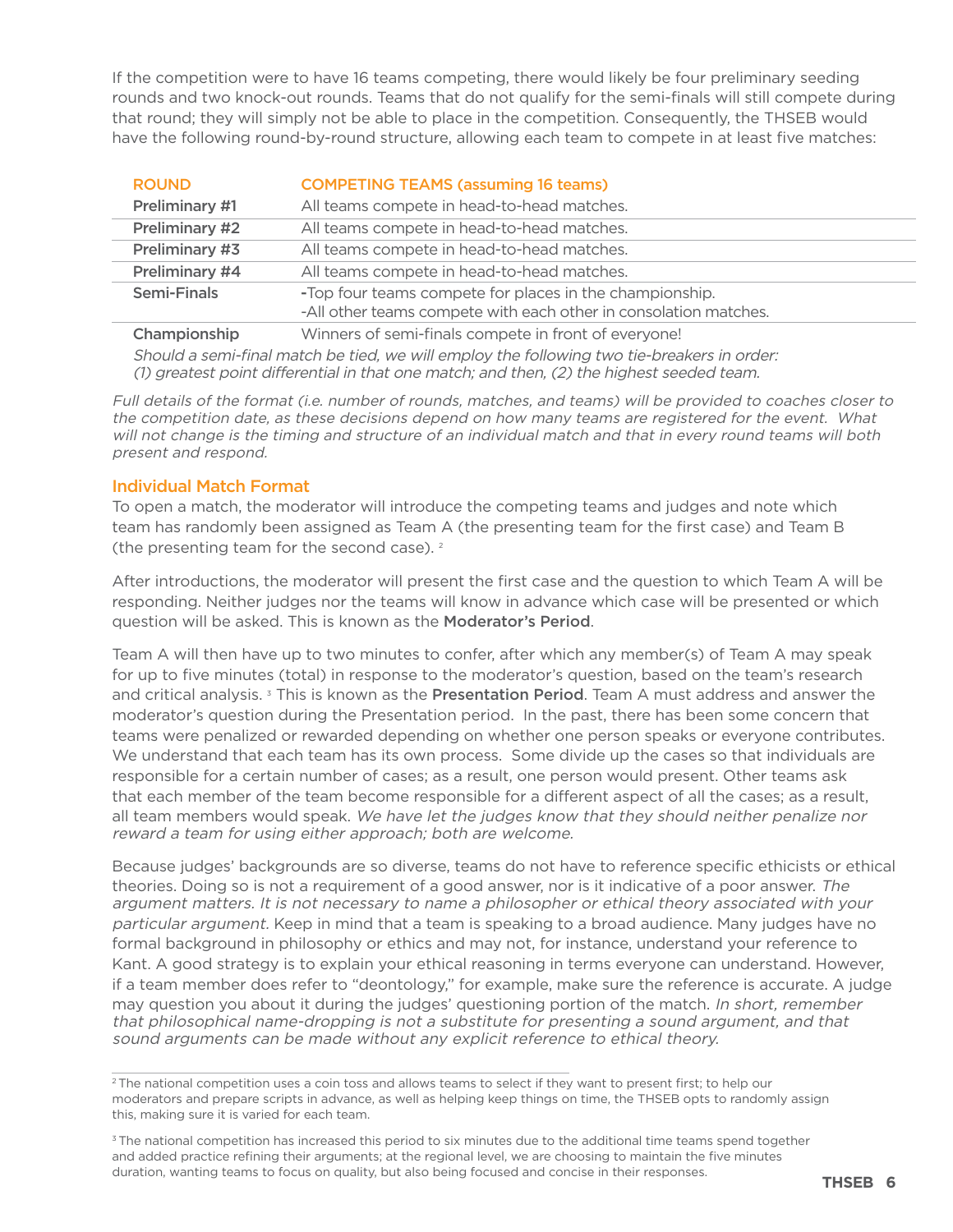Next, Team B will have up to one minute to confer, after which Team B may speak for up to three minutes in response to Team A's presentation. This is known as the **Commentary Period**. During the Commentary, a team's role is to help the other team perfect its presentation, NOT to present its own position on the case. When team members comment, they should think of themselves as thoughtful, critical listeners. Their goal is to point out the flaws in the presentation, to comment on its strengths, note what has been omitted, or needs further development; all this is in the interest of making the presentation of the case stronger. Team B is also welcome to pose questions for Team A during their commentary (though Team A is not under any obligation to answer them). It should be noted that the judges have been instructed that a "question shower" or "spit-fire questioning," during which a team rapidly asks many questions in an attempt to overwhelm or dominate the other team, is inconsistent with the aims of THSEB and will not merit a high score.

Team A will then have up to one minute to confer, followed by three minutes to respond to Team B's commentary. This is known as the Response Period.

The judges will then begin their 10-minute question-and-answer session with Team A. Before asking questions, the judges may confer briefly. This is known as the Judges' Period. More than one team member may respond to a given judge's question. Teams must not confer for longer than 30 seconds after a question has been asked.

Judges will then evaluate the Presentation, Response, and Responses to Judges' Questions by Team A and the Commentary by Team B, and score the teams. This ends the first half of the match.

| <b>PERIOD</b>              | <b>TIME ALLOWANCES</b>              | <b>TOTAL TIME</b>          |
|----------------------------|-------------------------------------|----------------------------|
| Moderator's Period         | Up to 5 min                         | 5 min                      |
| <b>Presentation Period</b> | 2 min to Confer<br>5 min to Present | 7 min<br>$12 \text{ min}$  |
| <b>Commentary Period</b>   | 1 min to Confer<br>3 min to Comment | $13 \text{ min}$<br>16 min |
| <b>Response Period</b>     | 1 min to Confer<br>3 min to Respond | 17 min<br>20 min           |
| Judges' Period             | 10 min of Q&A                       | $30 \text{ min}$           |

Thus, each half of a match has the following structure centered around one case:

After the judges have made their scoring decisions, the moderator will announce the second case that will take up the focus for the other half of the match. This will follow the same structure as above, with Team B taking the presenting role and Team A taking the commentary role. Teams **cannot** make substitutions at this stage in the match, as those that were seated at the start, must remain for the entire match.

### Scoring and Determining Match Outcomes

During each round, the panel of judges will individually score each team's responses along the following lines:

• Team's Presentation to the Moderator's Question (up to 15 points): in evaluating a team's answer to the moderator's question, the judges will give the team a score of 1-5 on each of the three criteria:

- Did the presentation clearly and systematically address the question asked?
- Did the presentation identify and thoroughly discuss the central moral dimensions of the case raised by the question asked?
- Did the presentation indicate both awareness and thoughtful consideration of different viewpoints, including those that would loom large in the reasoning of individuals who disagree?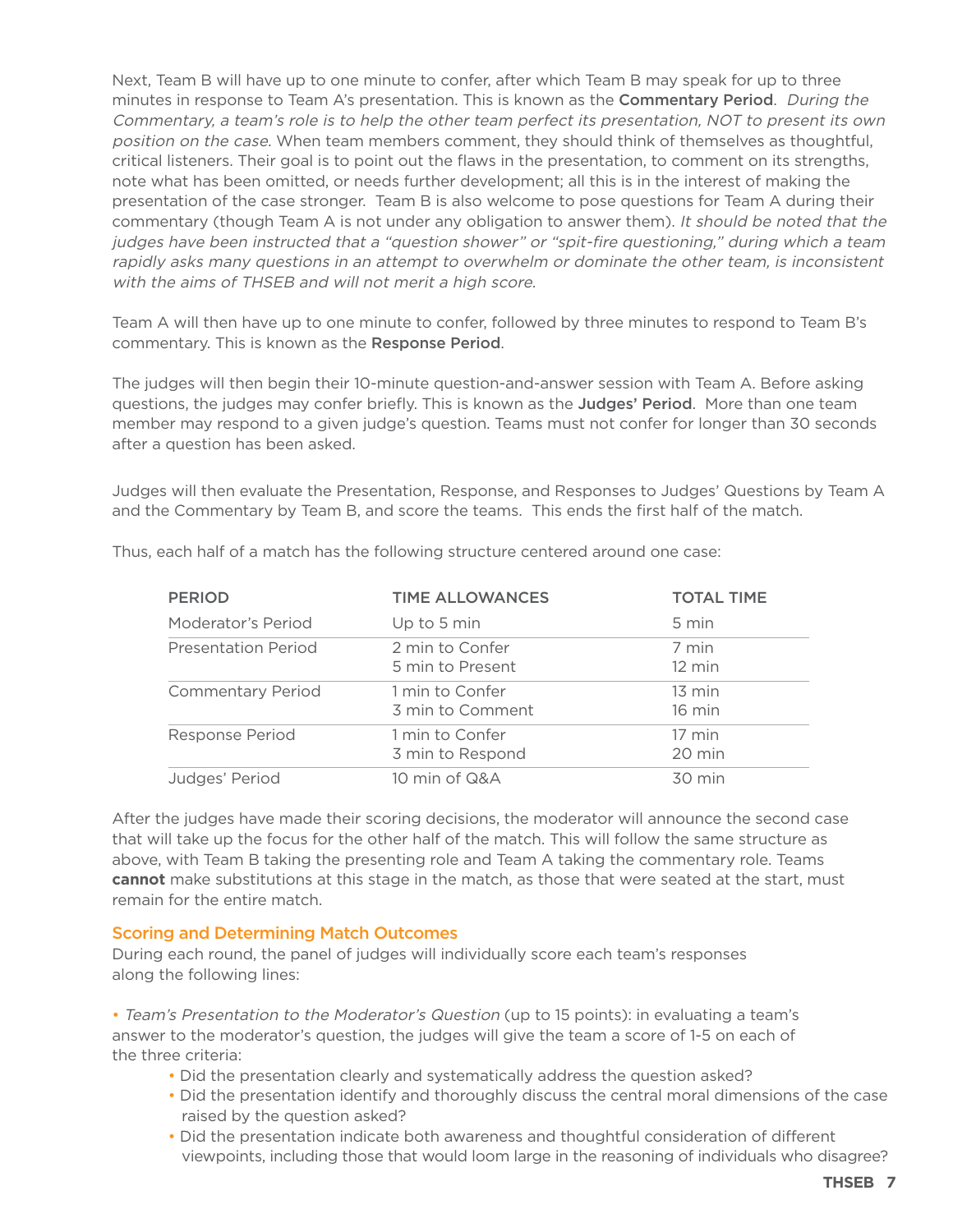- Opposing Team's Commentary (up to 10 points)
- Presenting Team's Response to the Opposing Team's Commentary (up to 10 points)
- Presenting Team's Responses to the Judges' Questions (up to 20 points)
- Each Team's Display of Respectful Dialogue Throughout the Match (up to five points)

Based on these criteria, each team will be awarded up to 60 points by each judge. Judges are not to confer with each other while scoring teams. At the end of the match, a team wins a judge's vote if they earned more points from that judge than the other team did. The winner of the match will be the team with the most judges' votes. For example:

Judge 1: Team A 48, Team B 43 (one vote for Team A) Judge 2: Team A 45, Team B 44 (one vote for Team A) Judge 3: Team A 39, Team B 49 (one vote for Team B)

Here, Team A is the winner of the match with two judges' votes despite the fact that Team B had a higher overall point total.

If a judge scores both teams equally (a tie), both teams are awarded half of that judge's vote. A match can end in a tie – if all three judges score the match a tie, or one judge votes for Team A, one for Team B, and one scores a tie. Point differential is not a factor in determining the winner of an individual match although it is a possible tiebreaker when ranking teams at the end of the preliminary rounds.

### Sample Scoresheet

| TENNESSEE HIGH SCHOOL                                             |     | <b>JUDGE:</b>                                                                               |            |
|-------------------------------------------------------------------|-----|---------------------------------------------------------------------------------------------|------------|
|                                                                   |     | <b>ROOM #:</b>                                                                              |            |
|                                                                   |     | <b>ROUND:</b>                                                                               |            |
|                                                                   |     | <b>JUDGE'S VOTE (circle only one):</b>                                                      |            |
|                                                                   |     | Team B<br>Team A                                                                            | <b>TIE</b> |
| Team A (name):                                                    |     | Team B (name):                                                                              |            |
|                                                                   |     |                                                                                             |            |
|                                                                   |     | FIRST CASE. Order: TEAM A Presenting, TEAM B Commenting. Only fill out Fields (1, 2, 3, 4)  |            |
| 1. A's Presentation                                               |     |                                                                                             |            |
| Clear and systematic? (5pts.)<br>a.                               | /5  |                                                                                             |            |
| b. Identify and discuss key moral<br>dimensions? (5pts.)          | /5  |                                                                                             |            |
| c. Awareness and consideration of<br>opposing viewpoints? (5pts.) | /5  |                                                                                             |            |
| Sub-Total (from A, B, C above)                                    | /15 | 2.<br>B's Commentary on A's Presentation                                                    | /10        |
| 3.<br>A's Response to B's Commentary                              | /10 |                                                                                             |            |
| 4. A's Response to Judges' Questions                              | /20 |                                                                                             |            |
|                                                                   |     | SECOND CASE. Order: TEAM B Presenting, TEAM A Commenting. Only fill out fields (5, 6, 7, 8) |            |
|                                                                   |     | 5. B's Presentation                                                                         |            |
|                                                                   |     | a. Clear and systematic? (5pts.)                                                            | /5         |
|                                                                   |     | Identify and discuss key moral<br>b.<br>dimensions? (5pts.)                                 | /5         |
|                                                                   |     | c. Awareness and consideration of<br>opposing viewpoints? (5pts.)                           | /5         |
| 6. A's Commentary on B's presentation                             | /10 | Sub-Total (from A, B, C above)                                                              | /15        |
|                                                                   |     | 7. B's Response to A's Commentary                                                           | /10        |
|                                                                   |     | B's Response to Judges' Questions<br>8.                                                     | 120        |
|                                                                   |     | OVERALL RESPECTFULNESS & TOTAL POINTS. Fill out fields (9, 10, 11, 12)                      |            |
| 9. A's Respectful Dialogue                                        | /05 | 10. B's Respectful Dialogue                                                                 | /05        |
| 11. Total (from Greyed in Boxes above -- 1, 3, 4, 6, 9)           | /60 | 12. Total (from Greyed in Boxes above - 2, 5, 7, 8, 10)                                     | /60        |
|                                                                   |     |                                                                                             |            |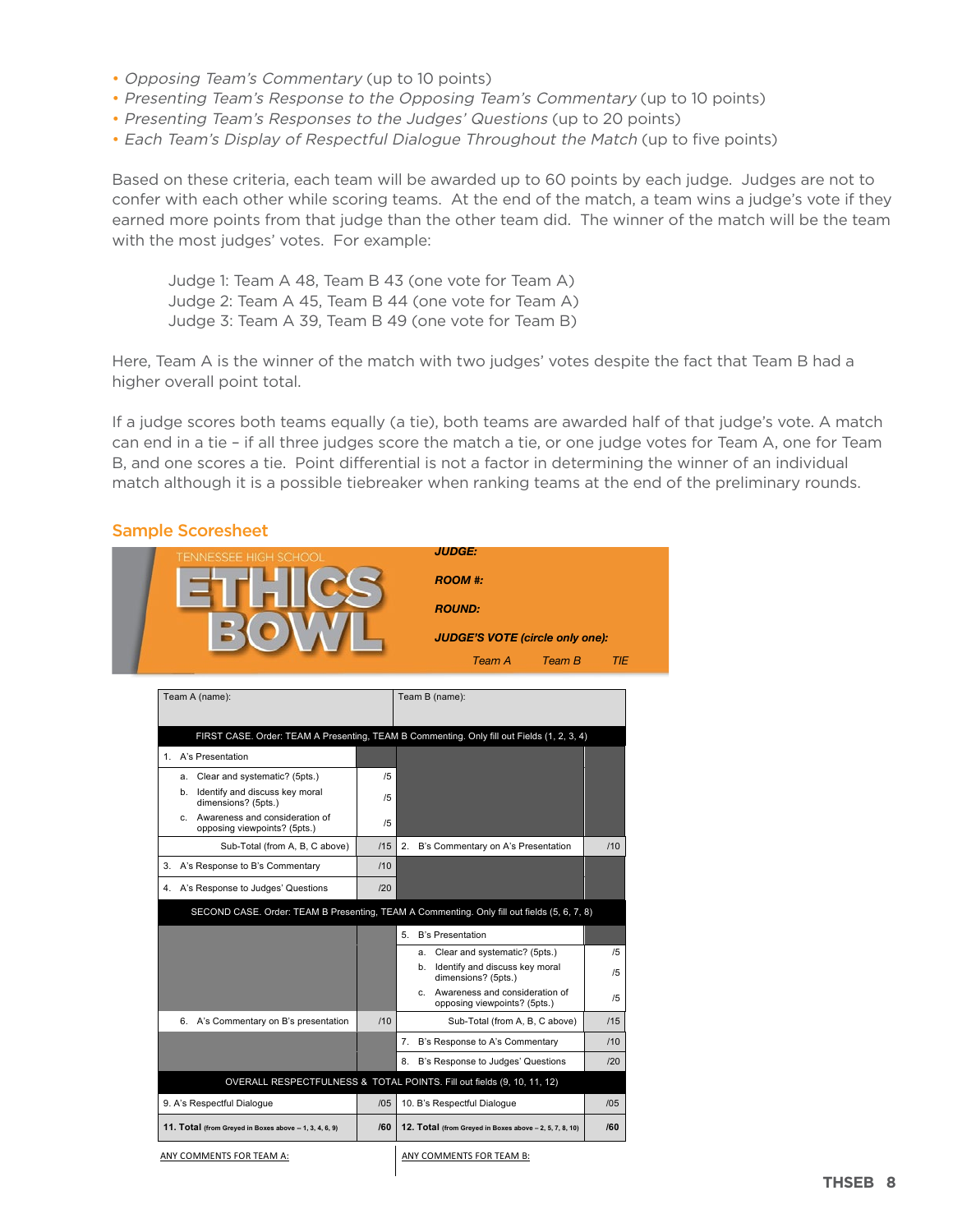### Detailed Judging Rubric

Please remember, teams are strongly encouraged to think of themselves as being on the same side rather than as opponents. That is, both teams are working together to solve a difficult problem–while impressing the judges with thoughtful analysis and support. Listening to the other team with an aim to affirm, supplement, or build on their argument is a prudent approach and one that expresses the ideals of the THSEB & NHSEB.

### **PRESENTATION PERIOD** (15 Points Total)

- A) Did the presentation clearly and systematically address the moderator's question? (5 points)
	- 5 = Extremely clear presentation that systematically addressed the key dimensions of the question.
	- 4 = Reasonably clear presentation that systematically addressed most key dimensions of the question.
	- 3 = Hard to follow the argument. Significant dimensions of the question missed (passable).
	- 2 = Serious logical problems or underdeveloped argument (poor).
	- 1 = Incoherent presentation.

### B) Did the team clearly identify and thoroughly discuss the central moral dimensions of the case? (5 points)

- 5 = Clearly and precisely identified central moral dimensions, and discussed these dimensions thoroughly.
- 4 = Mostly identified central moral dimensions and discussed major issues.
- 3 = Adequately identified and discussed some central moral dimensions (passable).
- 2 = Misidentified some moral dimensions of the case and inadequately discussed (poor).
- 1 = Misidentified the central moral dimensions.

### C) Did the team's presentation indicate both awareness and thoughtful consideration of diferent viewpoints, including especially those that would loom large in the reasoning of individuals who disagree with team's position? (5 points)

- 5 = Insightful analysis & discussion of the most significant viewpoints, including full & careful attention to opposing points of view.
- 4 = Solid analysis and discussion of some different viewpoints.
- 3 = Underdeveloped discussion of different viewpoints (passable).
- 2 = Minimal consideration of different viewpoints (poor).
- 1 = Minimal awareness of different viewpoints.

### **COMMENTARY PERIOD** (10 Points)

### To what extent has the team effectively and directly responded to and engaged the presenting team's argument?

- 10 = Especially insightful, complete, and composed commentary.
- 9 = Key points excellently addressed.
- 8-7 = solid response to presenting team's points.
- 6-5 = Some points made, but few insights or constructive ideas (passable).
- 4-3 = Weak or irrelevant response or merely asking a series of questions (poor).
- 2-1 = Failure to respond to presenting team or resorting to personal attacks.

### **RESPONSE PERIOD** (10 Points)

### How well did the team respond to the opposing team's commentary?

- 10 = Especially insightful, complete, and composed response.
- 9 = Key points are excellently addressed.
- 8-7 = Solid response to commenting team.
- 6-5 = Some relevant points are made (passable).
- 4-3 = Weak or irrelevant response (poor).
- 2-1 = Failure to respond to commentary.

### **JUDGES' PERIOD** (20 Points)

### How well did the team respond to the judges' questions?

- 20 = Especially insightful, complete, and composed response.
- 19-17 = The most pressing points are identified and discussed.
- 16-13 = Several of the most important points are identified and discussed.
- 12-9 = Some points are made (passable).
- 8-5 = Weak or irrelevant response (poor).
- 4-1 = Failure to respond to commentary and judges.

### **OVERALL POINTS FOR RESPECTFUL DIALOGUE, AS OPPOSED TO COMBATIVE DEBATE** (5 points) Did the team demonstrate their awareness that an ethics bowl is about participating in a collaborative discussion aimed at earnestly thinking through difficult ethical issues?

- 5 = Respectfully engaged all parties in exceptionally productive and collaborative discussion.
- 4 = Respectfully engaged other team's arguments and points.
- 3 = Respectful of other team's argument but only marginal engagement and pursuit.
- 2 = Unengaged with other team's argument.
- 1 = Combative or dismissive of other team's argument.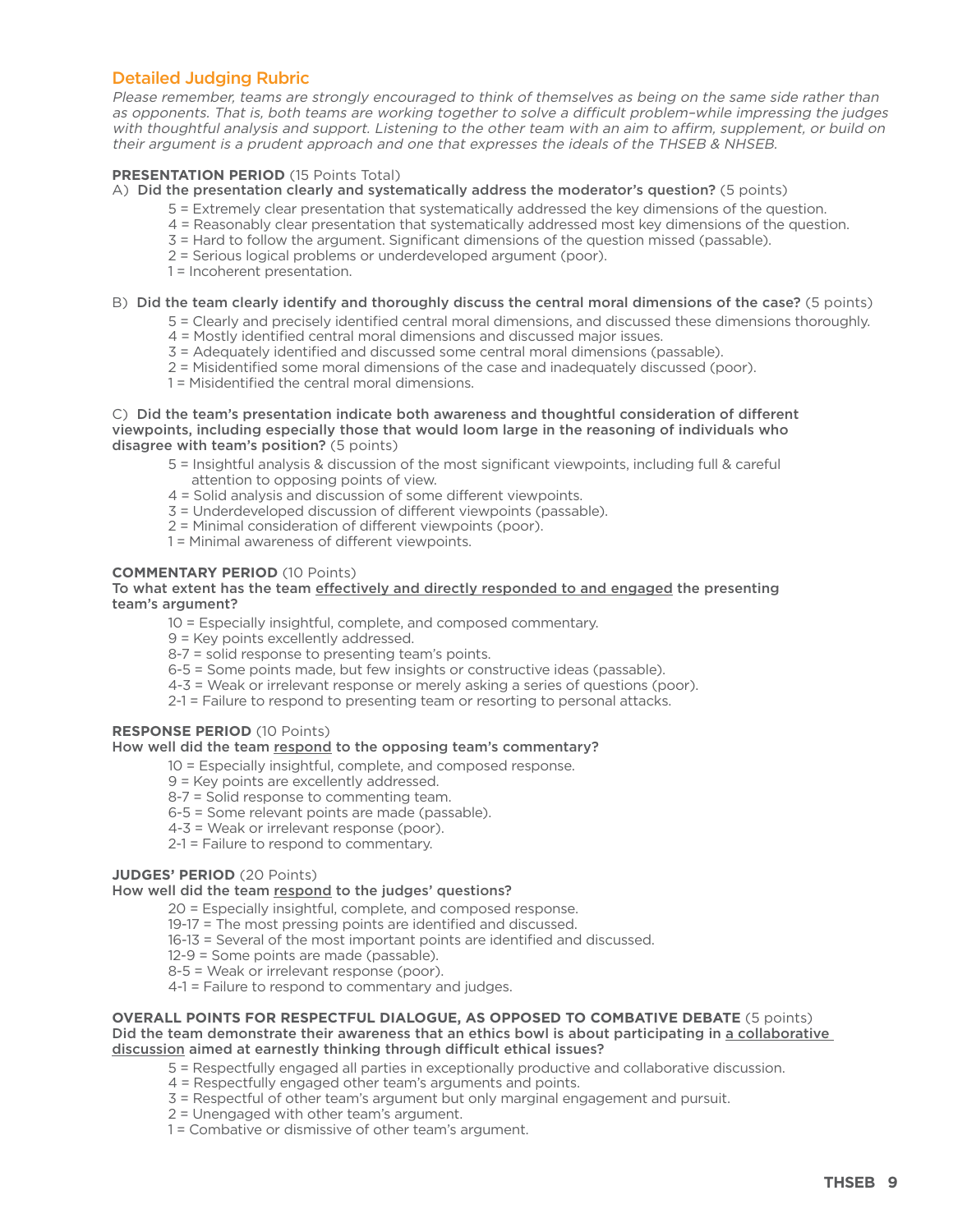# 3. Ethical Reasoning and the THSEB: A Primer<sup>4</sup>

With the THSEB being an ethics bowl, you might think that there is an expectation that students will cite directly from traditional moral theories in offering their analyses of the cases. Such an approach tends to support a particular style of ethical reasoning, what we've termed a plug-and-play model—that places more emphasis on, for example, what deontology or virtue or consequentialist or care ethics might say. Taking such an approach, however, limits the range of students' responses, while giving the false impression that what is important in ethics is finding a particular theory that solves our ethical questions. This fails to respect the students' capacities to find their own solutions and offer their own arguments about what is morally relevant and how we ought to act in particular situations.

Consequently, the students' views should be put at the forefront of their own reasoning. Rather than telling the judges what Kant might say and then aiming to anticipate objections that might come from other moral theories, we look for students to offer their own arguments—arguments that clearly consider students' values and how those might interact with the particular details of the cases. None of this is to suggest that traditional ethical theories cannot and should not play a role. It simply means that these theories ought to be seen more as tools to help students create their own arguments. Rather than telling us what Aristotle said, or just giving us their own opinion, students should aim to offer a line of reasoning that explains why certain aspects of the case are relevant and why we ought to focus on certain values as opposed to others when engaging the case.

It is our hope that this type of approach, both in preparation for the event and during the actual competition, will lead students to the following outcomes that are central to our understanding of the THSEB as helping to develop citizens' abilities to engage in respectful deliberation and dialogue about controversial issues:

. They will be better able to critically reflect on their own value systems and beliefs.

. They will be better able to ask why a particular value, rather than another, makes the crucial difference in deciding the right course of action.

. They will be better able to consider how other people might take other values to be crucial difference and be sensitive to this fact.

What follows in the remainder of this section serves as a basic primer of key concepts and theories that can help students in developing their own arguments and engagement with moral values. You will not only find a discussion about the difference between mere opinions (an unsupported moral judgment) and moral judgments, but a primer on four primary types of ethical reasoning that students can find helpful in creating their arguments.



<sup>&</sup>lt;sup>4</sup>This section is based heavily on "Ethics for Everyone," which was prepared by Don Dillard for the THSEB in November 2014. The original draft greatly benefited from contributions by David Reidy, Ryan Windeknecht, and Jackie Sobel. Revisions and additions here were made by Alex Feldt, and benefited from comments by Richard Aquila, Don Dillard, and Alex Richardson.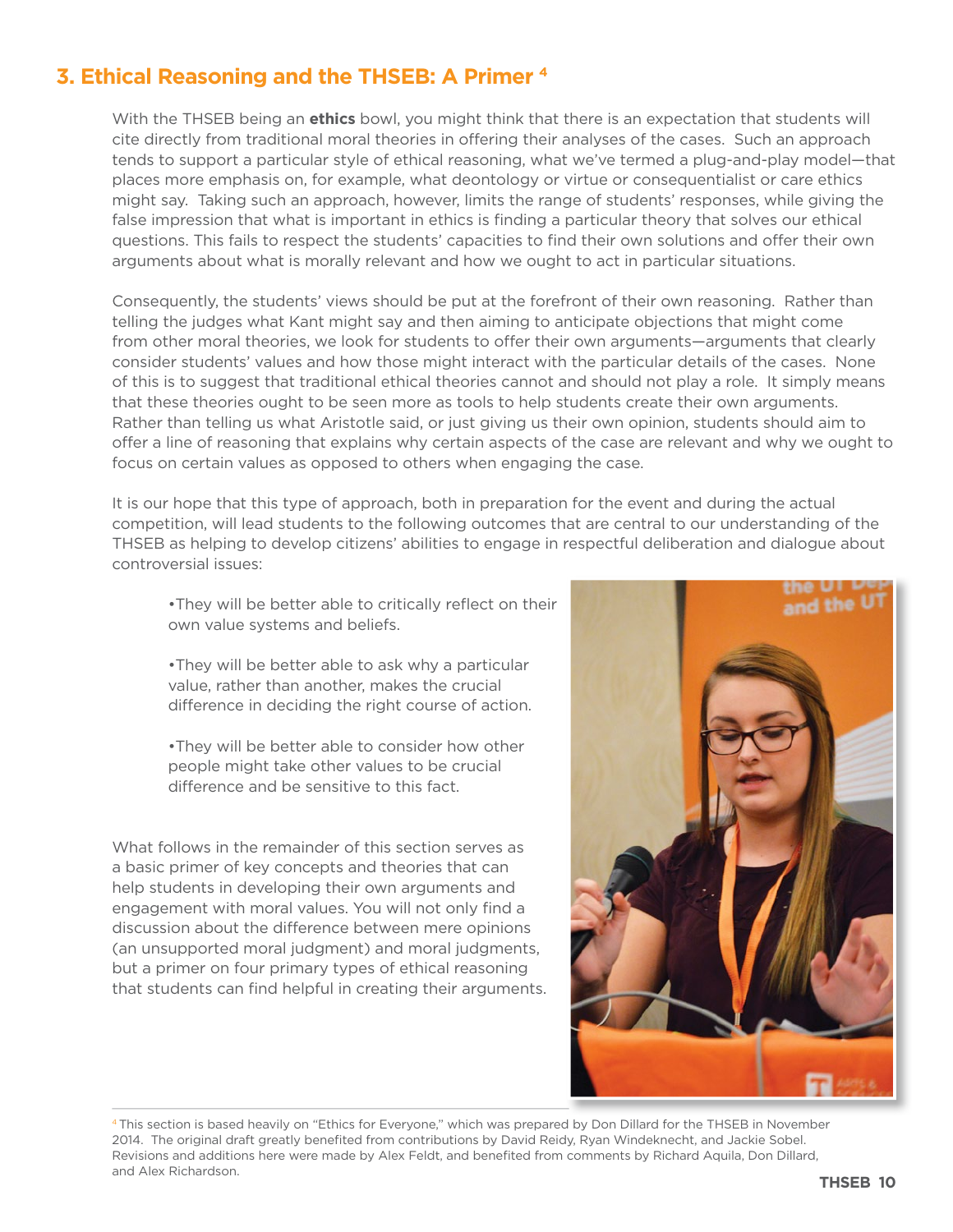### Mere Opinions vs. Reasoned Opinions

We are all familiar with the phrase "everyone's entitled to their opinion."<sup>5</sup> However, it is worth thinking about what opinions are, and why this idea might not be useful in public discourse. Opinions can range across a wide variety of subjects, from things like what your favorite ice cream is to who is the best pianist to what is the best medical treatment for a certain ailment. While it might make sense to say that we are all entitled to our opinion when it comes to ice cream, it doesn't seem helpful in the realm of medical treatment – especially if I have no medical training. Why should my opinion matter? But if I can defend my opinion by appealing to things that are relevant, and in fact show that I have some level of expertise, then perhaps you should take me seriously. However, at that point, it also wouldn't make sense to say that this is just my opinion.

This can help us see the difference between a *mere* opinion and a *reasoned* opinion. If I have no medical training and simply offer my opinion that you just need to "walk it off after an injury," I have no real support for my claim beyond "because I think so." However, if I can offer relevant reasons for why you just need to walk it off, then that support backs up my claim and does so in a way that someone who might not already agree with me can evaluate. The former, where I have no real support, can be thought of as an example of a *mere* opinion, while the latter can be seen as a *reasoned* opinion. The difference is that in the case of the mere opinion my only support is my subjective belief that I think it is the case, whereas in the case of reasoned opinion, I am able to offer evidence that supports my judgment.

The difference between mere opinions and reasoned opinions can help us understand a worry about the idea that "everyone is entitled to their opinion" and why it is important to not rely on mere opinions in public discourse. As Patrick Stokes remarks in discussing this idea:

The problem with 'I'm entitled to my opinion' is that, all too often, it's used to shelter beliefs that should have been abandoned. It becomes shorthand for 'I can say or think whatever I like' – and by extension, continuing to argue is somehow disrespectful. And this attitude feeds, I suggest, into the false equivalence between experts and non-experts that is an increasingly pernicious feature of our public discourse.

When we rely on mere opinions, the conversation often stops. There becomes no way to evaluate if one set of reasons are better than another because we lack explanation. If we rely on reasoned judgments, the conversation can continue. We can evaluate and discuss the reasons that are offered, recognizing that some reasons are more relevant or better than others.

### Moral Opinions: Mere or Reasoned Opinions?

To help think about whether our moral opinions are more like mere or reasoned opinions, it is important to think about both what type of thing morality is and where most of our moral opinions come from. First, it is important to think about what morality is—is it more like ice cream or the medical profession? This is important, since if morality is more like ice cream, then we might think that all we can offer are mere opinions (e.g. "Cookies and Cream ice cream is the best because I like it"). However, if morality isn't just a matter of subjective preference, then we want to make sure that any moral opinions are reasoned opinions and not mere opinions, just like we want to make sure a doctor's medical advice is a reasoned opinion and not a mere opinion.

Why should we think of morality as something that isn't just about individual preferences or subjective beliefs? While there are a variety of ways one might engage this, there is a one fairly common and simple argument:

If we were to believe that moral questions were a matter of personal opinion, similar to which

<sup>&</sup>lt;sup>5</sup> For a two-page commentary engaging this idea that can be given to students for discussion, see Patrick Stokes, "No, You're Not Entitled to Your Opinion," The Conversation, 4 October 2012, accessed 30 August 2016, https://theconversation.com/noyoure-not-entitled-to-your-opinion-9978. This sub-section is indebted to Stokes' remarks.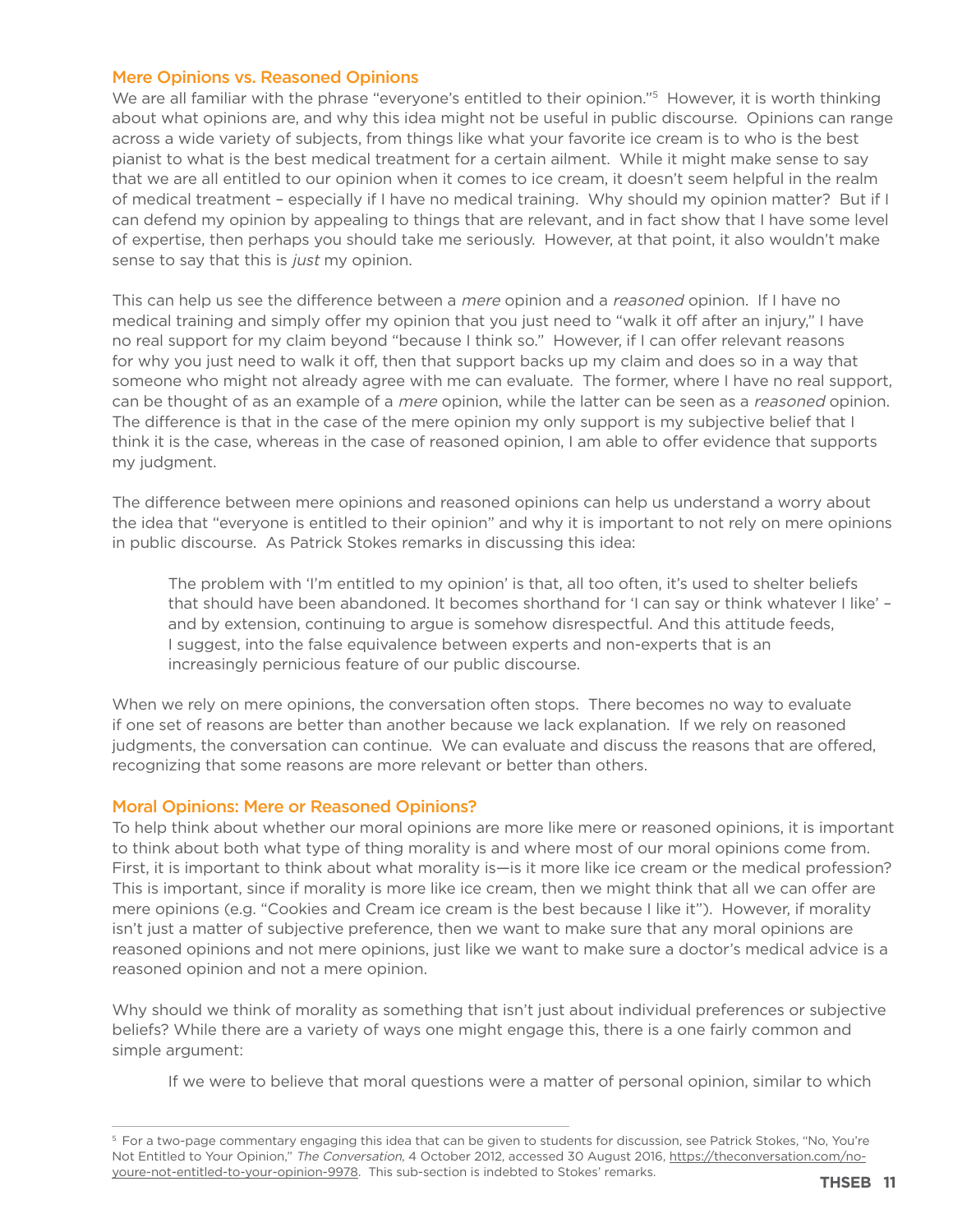flavor of ice cream is most delicious, logical consistency would require that we endorse the claim that virtually any action is morally permissible, for any given person-just like any flavor of ice cream would be the most delicious, for any given person.<sup>6</sup>

However, this seems to go against our commonsense views of morality. Certain actions seem wrong, no matter what someone else might believe, e.g. randomly murdering someone, sexually assalting someone. If so, then it seems we should be able to offer reasons for why it is wrong that go beyond our mere opinions. Thus, we should think of morality as the type of thing that requires reasoned opinions when we make a moral judgment. It can't just be that something is wrong because I think so, but that something is wrong because of other relevant facts, keeping in mind that these facts cannot be wholly subjective—they have to be accessible to others.

Since we have reason to think morality is the type of thing that demands reasoned opinions, it is important to think about where most of our moral opinions come from and whether this is likely to lead us to offer mere or reasoned opinions. It seems our moral opinions frequently find their basis in three sources:

- 1. From a particular value or set of values
- 2. From the (both mere and reasoned) opinions of other people
- 3. From our past experiences.

The first source, concerning values, tends to directly inform our opinions, while the second and third, concerning the views of others and our experiences, tend to indirectly inform our opinions by informing our values.

Consider the institutional practice of capital punishment (i.e. the death penalty) and the ethical question of whether it is morally permissible to put human beings to death. Two people might have opposing moral opinions on this topic, with one holding that it is morally permissible to execute certain individuals and the other holding that no one should ever be punished with death. Whether you fall into the camp supporting the death penalty or opposing it can depend heavily on the ways in which your values are *structured*. What it means to think about how values might be structured can be seen by pointing out the way in which certain values rise to prominence over others when attending to a particular case. For example, the opinion "the death penalty is wrong" may come from a value structure in which the value of "life" is at the top, even while also holding values of "justice" and "protecting others." Alternatively, the opinion "the death penalty is right" might stem from a value structure in which the value of "justice" is on top, followed by the values of "protecting others" and then "life." Here, the moral opinion of the individual is seen to be directly influenced by the structure of their values.

In addition to the direct impact of our value structure, our moral opinion about capital punishment might also be informed by or grounded in our social environment. This would include not just the direct opinions of others, but also our own personal experiences. While the most common influences in our social environment are our family and friends, religious organizations and the media also often impact our moral opinions. For example, you might hold the opinion "the death penalty is wrong" because your mother had this opinion or you subscribe to some religious doctrine that opposes it due to an emphasis on the value of each human life. Additionally, you might have had significant experiences with death that have made you view death in such a way that you hold this view. In either case, your social environment indirectly helps forms your moral opinions by helping shape how your values are structured. What is important to recognize about your social environment is that sometimes the opinions you encounter that inform your values might not themselves be reasoned opinions. Or, in other words, sometimes you form your beliefs and values based on other's opinions, which may or may not be justified.

<sup>&</sup>lt;sup>6</sup> Matt Deaton, Ethics in a Nutshell: An Intro for Ethics Bowlers, 2nd edition (Hanover, MD: Notaed Press, 2013), 15-16; available online at https://nhseb.unc.edu/files/2013/10/Ethics-in-a-Nutshell-an-Intro-for-Ethics-Bowl-Participants.pdf This is another helpful resource for you and your students.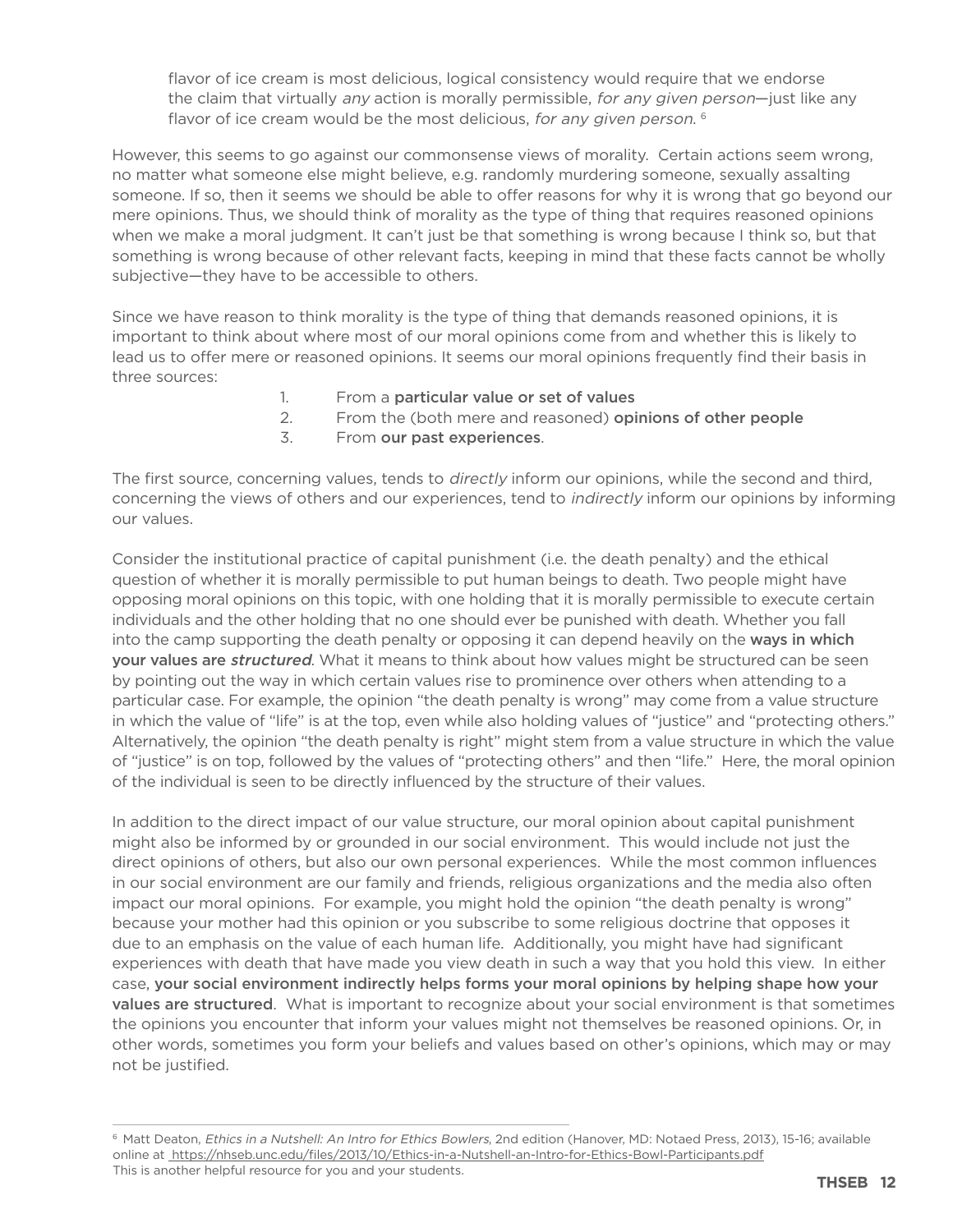### Why the Conversation about Moral Opinions Often Stops

Generally speaking, people tend to be firm in their moral opinions, regardless of whether those opinions are reasoned or not. The firmness of moral opinions tends to derive from moral convictions (alternatively, a moral conviction may simply be a firm moral opinion). Here, our moral convictions can be thought of as the sorts of settled moral views that are, generally, wrapped up in personal identity. For example, if you consider yourself to be "a Christian," the fact that you consider yourself to be "a Christian" may translate into the moral conviction that "because my religion disallows capital punishment, I must believe capital punishment is wrong; otherwise I am not a Christian."

The firmness (or conviction) of this moral opinion tends to stop the conversation. If someone were to challenge the opinion that "capital punishment is wrong" you may take this to be a challenge to you as a person—that you are wrong, as a person. It might make you easily dismissive of alternate points of view if they are unlike yours. Moreover, it may become impossible for you to even consider alternate points of view because it may entail giving up your personal identity (as a Christian, Atheist, Democrat, Republican, Kantian, etc.).

However, a problem emerges when you have a population divided by firm moral opinions. If the parties in a conversation have contrary moral convictions, then the moral disagreement between them will seem to be irresolvable. Irresolvable moral disagreements, in other words, tend to arise because of conversation stoppers. Worse, there is a tendency to exaggerate the contrary point of view and ascribe false beliefs to others.

For example, suppose that Ash holds that capital punishment is ethical. This might be grounded in his belief that it promotes the value of justice, which he finds important. Now suppose that Val holds that capital punishment is wrong. Whatever the grounds for Val's point of view, Ash might say that Val is "anti-justice" or "doesn't value justice." This is because Ash might be convinced that if you value justice, then you **must** be pro-capital punishment. However, this is probably false. Val likely values justice as much as Ash does. The fact that Val is against capital punishment doesn't mean that Val doesn't value justice any more than it would be correct to say that Ash doesn't value human life by being pro-capital punishment.

### How Reasoned Opinions Can Get the Conversation Going

For the most part, people share the same values. Most people value justice, human life, family, freedom, and so on. We just tend to value these in different ways or to different degrees. But when we encounter what seems to be an irresolvable moral disagreement, we have a bad tendency to say that the other person doesn't value what we value. When we think of moral opinions in this more limited way, reducing them to claims tied to individual identities or opinions—thinking of them more as mere opinions—we don't get anywhere. However, if we start to think of moral opinions as reasoned moral opinions, then we can start to better understand how two individuals might hold the same values while reaching different conclusions given the particular issue or case in question.

As noted earlier, reasoned opinions require appeals to relevant facts in a way that makes them accessible to others. To go back to the case of Ash and Val, if they both acknowledge the value of reasoned opinions, then they should each be able to offer an explanation of what they identify as the relevant facts. This allows them to begin a conversation—more importantly, it might lead them to find common ground. Perhaps they both appeal to values of life and justice, but Val highlights certain facts related to the frequency of error in capital murder trials. This causes Val to note that, in this particular context, the value of life becomes more important than justice, while in other cases Val would give justice priority, in the same way that Ash gives justice priority in this case (since he believes the frequency of error is sufficiently low).

By focusing on reasoned moral opinions, we gain the ability not only to enter into a conversation with others about controversial issues, we also gain the ability to reflect on our own positions.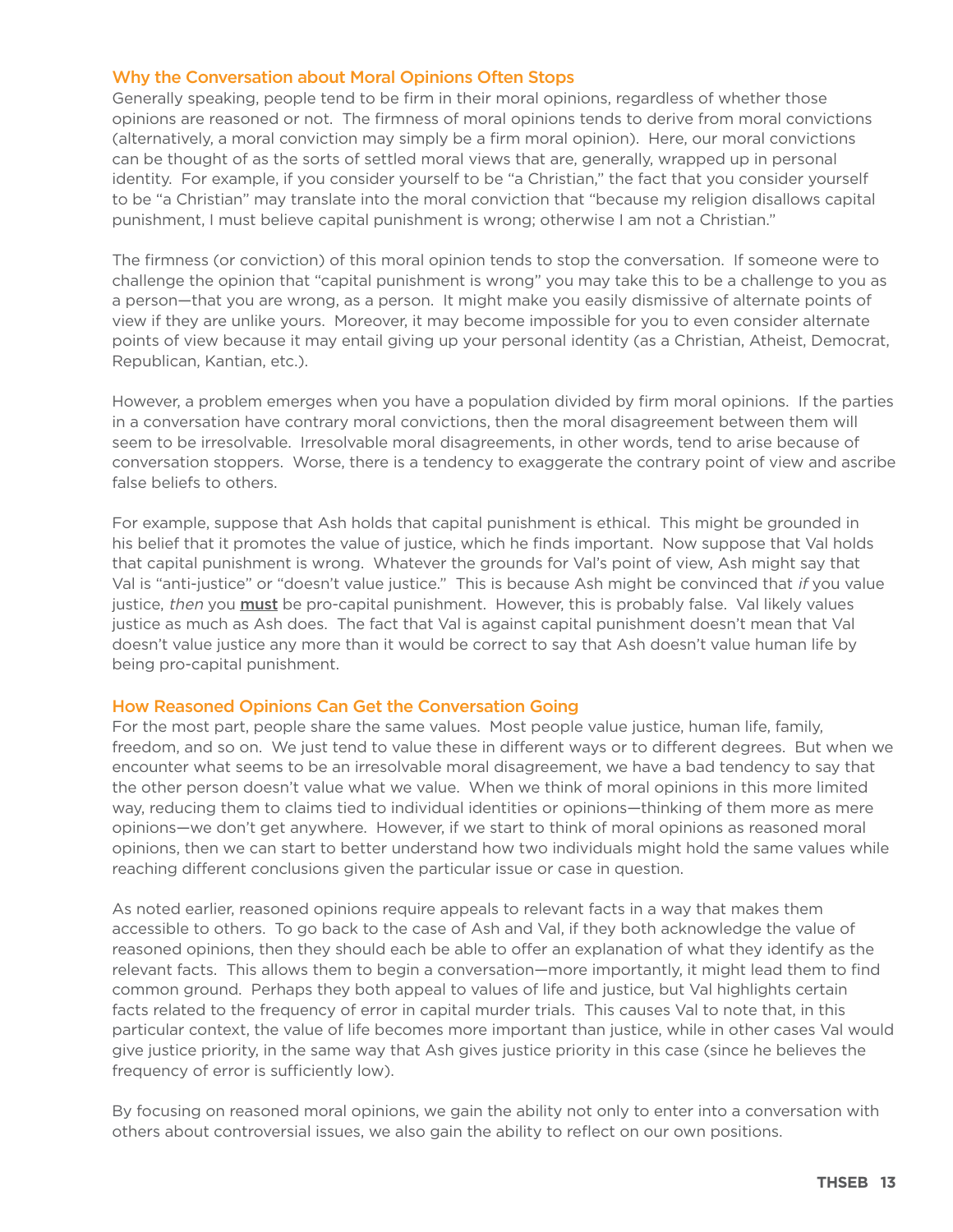### A Moral Reasoning Toolkit: Four Basic Theories

While we want to focus on students offering their own reasoned moral opinions, there is no reason to abandon common ethical theories found within moral philosophy. Rather, these can be part of a toolkit used by students in thinking about how they would respond to particular cases, rather than about how some ethical theorist might respond. Essentially, these theories can help students think about how to make use of or prioritize certain values. We might all agree that promise-keeping is an important value, for example, but we might disagree on the particular conditions under which we ought to keep our promises. What the moral theories can then do is provide examples of how we might engage a general value of promise-keeping in our deliberations about how to act in particular situations. Thus, the hope is that students will not use the theories as a replacement for their own views, but instead as a supporting element. Also, just as in practice few people subscribe perfectly to one ethical theory. It may be more effective, in thinking about how one would respond to particular cases, not to rely on reasoning rooted solely in one theory.

### Consequentialist Ethics

Consequentialist moral theories, as their name may suggest, typically evaluate actions based on some value metric associated with the consequences of those actions. In most cases, such a theory first identifies an account of value—what it is that constitutes goodness—e.g., pleasure, welfare, happiness, etc. This is typically followed by articulating a choice principle which suggests how we ought to interact with these values—e.g., maximizing them, making them relevantly "good enough," etc. In classical versions of utilitarianism, like those of Jeremy Bentham and John Stuart Mill, happiness (and by extension, the absence of pain and suffering) is identified as the chief good, and a maximization choice principle is employed, yielding a moral principle something like the following: "Act in such a way that the consequences of your actions produce the most overall happiness and alleviate the most overall suffering."

If you think that promise-keeping is only valuable if it promotes some other good outcome (however this is defined by the theory in question), you are thinking in consequentialist terms. This means you are open to the possibility that there are conditions under which keeping a promise is not the right thing to do. The decision would depend on whether keeping a promise (or breaking it) in fact promotes the overall human good in question. Taking the utilitarian view, to the extent that keeping a promise (in some particular circumstance) promotes the greatest happiness for the greatest number, it would be right to keep the promise, but wrong otherwise.

### Deontological Ethics

Someone who subscribes to a deontological ethic will hold that some things are inherently, and thereby always, the right thing to do. Of course, just as consequentialists might argue about what the chief good is, deontologists might disagree as to how to define what is inherently right. One prominent example of a deontologist, Immanuel Kant, held that it is inherently wrong to ever use other people merely as a means to our ends. Alternatively put, at least as Kant saw it, what is inherently right is always to act in such a way that respects the rationality in ourselves and others.

Using Kant, for example, we can consider whether promise-keeping is inherently right. This means that if breaking a promise treats others merely as a means to our ends, then it is always wrong to do so. Think of a promise like a contract—we both agree to do something for the other. If I then break that agreement, I am doing so to advance my ends (even if they may not be self-centered ends) while taking advantage of the fact that you are going to act as you agreed. I am able to use you merely as a means to achieve my end (the reason I've broken the promise). Thus it is always wrong to break a promise, no matter the circumstances, or alternatively, promise-keeping is inherently right.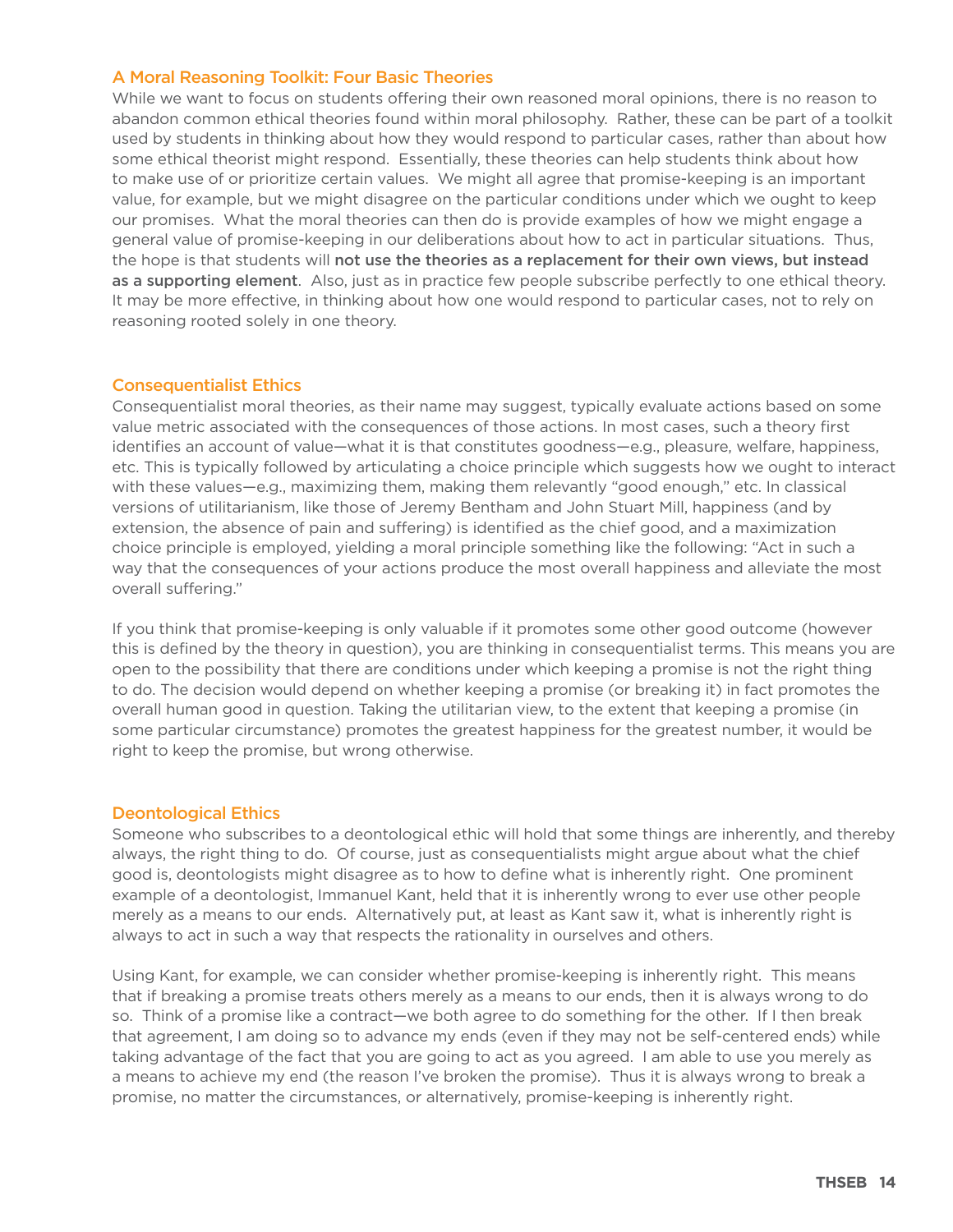### Virtue Ethics

A virtue ethicist holds that ethics should not attempt to codify human values in ethical rules or principles. Such rules as "Do X if X promotes the greatest happiness" or "Do X if failing to do X fails to respect the rationality in ourselves and others, or involves using others merely as a means to our ends" (and so forth) fail to capture the fluid dynamic of moral life. The claim isn't that we should do X because failing to do so always contradicts a standing moral principle, but rather that doing X is part of a virtuous character. In other words, instead of asking what is the right action in any given circumstance, virtue theory adopts a focus on the agent and might ask something like: "How would a good person behave?"

Of course, virtue ethicists might disagree as to how to define a "virtuous character." Following Aristotle, for example, one might begin with a conception of a truly "excellent" human living and regard a virtuous character as the sort of character that would be displayed by someone living that life of excellence. Alternatively, and likewise following Aristotle, one might determine whether promisekeeping is part of a virtuous character by looking at the extremes of character that might be exhibited with respect to such behavior – true moral excellence in human living consisting in a life displaying a sort of "Golden Mean" between possible extremes of behavior. Thus, while it seems likely that persons of virtuous character would typically keep their promises, they would not go to such extremes as to always keep their promises no matter the circumstances, as sometimes there might be other virtues (e.g. justice) that lead them to break their promise.

### Care Ethics

Care ethics arises from feminist criticisms of the project of moral theory in general. Many feminist theorists have contended that traditional moral theories typically concern themselves with considerations outside the realm of feminine moral experience—issues that disproportionally affect men rather than women. In contrast, care ethics focuses on the values inherent in *caring practices* the recognizing and addressing the needs of others for whom we have responsibility. This approach also adopts an understanding of the moral being of persons as inherently relational instead of the understanding of them as more independently engaged in decision-making offered by traditional moral theories.

Just as virtue ethics rejects standing moral principles, so too does care ethics. However, even with this kinship, Virginia Held, a prominent care ethicist, stresses a key difference: virtue ethics focuses on the character of individuals, while care ethics centers on caring relations. Taking this back to our example of promise-keeping, not only is there no moral principle that I am to look at, I also shouldn't ask what would the person of virtuous character do—this would itself restrict important considerations about who I made the promise to and for whom I might be breaking the promise. If I made a promise to my mother, care ethics says that this relationship and her standing as my mother carries significant moral weight and should be central to my reasoning. Alternatively, if I made a promise to a stranger, but face a choice to keep that promise and not help my mother (who does need my help) or break that promise and help my mother, care ethics says I ought to accord priority to that relationship in a way that the other theories do not include as part of moral reasoning in such cases.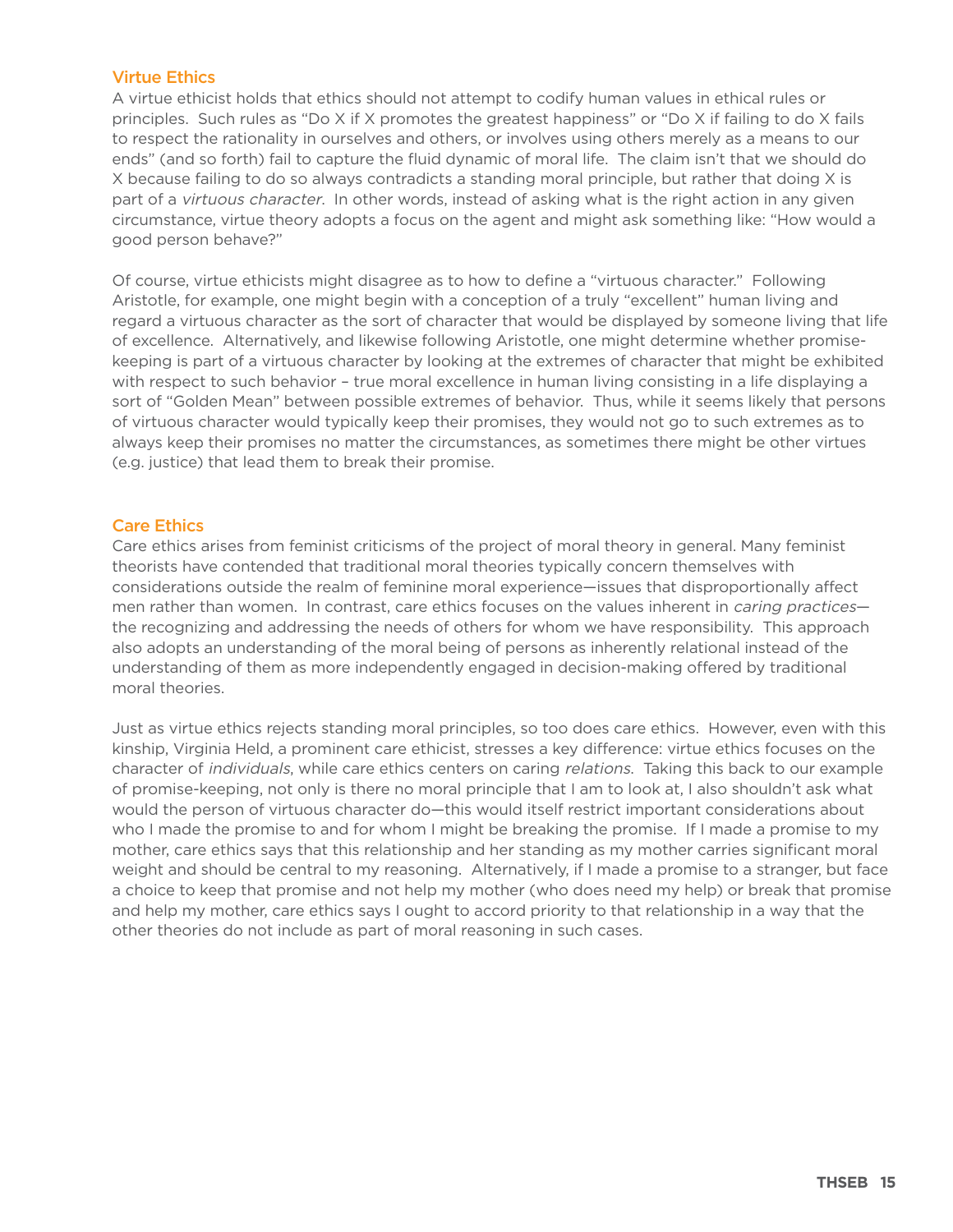### Using the Theories in Competition

The THSEB is aimed at developing the skills for public discourse in a world of disagreement, not necessarily the skill of giving, for example, a perfect Kantian or a perfect Aristotelian answer. Also, while the above examples provide a brief description of four common types of ethical reasoning, they are not meant to be wholly exhaustive. Students are welcome to engage other approaches or emphases in their deliberations. What is most important is that students are always making sure to give clear reasons why we ought to take their opinion as a guide, as opposed to the opinion of some other theory or line of reasoning.

To this end, students might simply want to keep the following questions in mind when turning to a particular moral theory:

1. Why does that particular moral theory (in this particular case) offer a better guide than our own moral judgment?

For example:

2. What important value(s) might be undermined if we acted contrary to that particular theory (in this particular case)?

3. Why should someone who doesn't rely on that particular theory care about the application of that theory (in this particular case)?

For example, suppose that in a given case, there is some conflict concerning the value and role of promise-keeping. Perhaps this conflict arises as a result of bias (e.g. you really hate the person you gave the promise to). Suppose further that you adopted a consequentialist approach and determined that, given the value of promise-keeping and its utility in that context, it would be right to keep your promise. In this regard, you might offer (something like) the following:

1. Why is consequentialism a better guide than my own moral judgment? In this case, I gave a promise to a person that I don't particularly like. I know that I ought to set aside my personal dislike for this person, but sometimes even the strongest willed person may struggle with doing so. In other words, I have good reason to doubt my ability to make an unbiased judgment, and appealing to a theory allows me to make an objective judgment that I can trust (more so than my own judgment).

2. What would be undermined if I acted according to my own judgment (i.e. without theory or contrary to theory)? The theory in question yields the verdict that I ought to keep my promise. If I acted contrary to the theory (i.e. according to my own biased judgment), then not only would I fail to act according to my own values, but I may also undermine further things I value, like my credibility and reputation. After all, if I broke my promise under this circumstance, then people might be less willing to trust me in the future.

3. Why would someone who relies on his or her own judgment (or that of another theory) care about the application of consequentialist theory in this case? I think any other rational person, in circumstances like this, would have good reason to doubt their ability to make an objective judgment. Moreover, I think that, like any rational person, they would care about making the right calls and would be concerned about bias and prejudice. Thus, I think it follows from these things that any other rational person would use the tools at their disposal to make a judgment consistent with the things that they would care about as a rational being.

In any case, remember: you don't need a PhD in philosophy to do ethics. Everyone, in their own way, is able to identify what is valuable or what is right and wrong. Additionally, everyone is able, if they make the decision to consciously do so, to reflect on their values and views on what is right and wrong using ethical reasoning. Ethical reasoning is simply an effort to figure out how our values inform our moral judgments about the latter. This lets us all offer moral opinions that are reasoned opinions that can be used in a respectful public dialogue. **THSEB 16**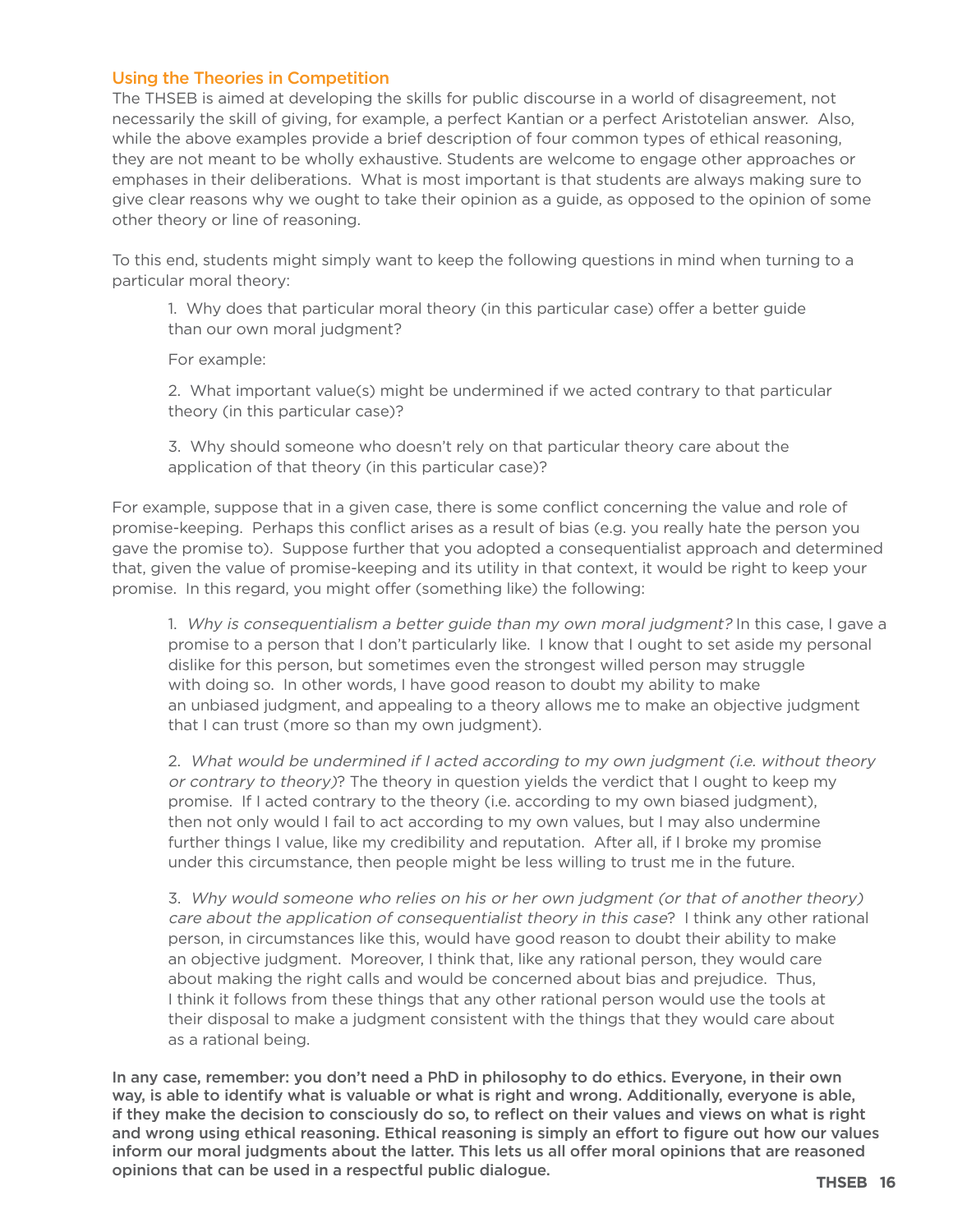# **4. Why High School Ethics Bowls Matter: A Coach's Perspective**

The following was prepared by David Gof, Library Media Specialist and Ethics Bowl Coach at Austin-East High School in Knoxville, Tennessee. He can be reached at david.goff@knoxschools.org.

### The Academic Advantage

After six years of working with students in Ethics Bowl teams, five of which our students successfully competed in (unfortunately we did not actually make it to the competition the first year), I feel confident in saying it is a very valuable activity for high school students. In fact, I would suggest that it is the most valuable extracurricular activity available for academically capable, college-bound high school students. Please do not misunderstand me. It is not an activity that must or should be restricted to elite students. Any student of any level is capable of learning the basics and participating. But an Ethics Bowl offers an opportunity for students to stretch their thinking to the limits of their abilities... and even beyond. There are few activities available on the high school level that allow our academicallyor advanced students to use so many higher-order thinking skills and then to apply their results to real-life situations. There is a strong emphasis in education these days to provide students with both rigor and relevance in academic instruction. Ethics Bowl preparation demands both. In the context of a timed competitive environment, students are challenged to prepare rigorously so that they can quickly apply their knowledge in friendly and collegial competition with their peers. The relevance factor comes into play with the selection of case studies. The cases chosen for the competitions are not imaginary. They are snatched from the current events that are taking place in the world around us! Students must think logically, reason to a conclusion, and then prepare an oral presentation that processes the content of their arguments. This requires the use of analysis and synthesis, two of the highest level of thinking skills. In fact the Ethics Bowl comprises in one activity the entire Cognitive Domain of Bloom's Taxonomy. What could be a better academic activity than a FUN activity that encourages students to really develop their thinking skills?

### Challenges for High Achievers

We live in difficult times educationally. Budgets are being cut. Education is being restructured, reorganized, and restructured again. Teachers are required to work longer hours and students often have longer school days. Even traditional sports programs are struggling in many schools while many academic activities are no longer available to students. Schools are forced to devote ever-increasing levels of attention to raising scores in high stakes testing, particularly for struggling students. What opportunities are available for gifted and high-achieving students to develop their unique and extremely valuable abilities? An Ethics Bowl offers an opportunity for these academically capable students to really shine. I don't believe it is an accident that in three of the last four years, the valedictorian has been a member of the Ethics Bowl team. I am not suggesting causation, but rather the dynamic synergy of attraction to an activity that is meaningful to high-achieving students. It has absolutely nothing to do with my recruiting as I have no involvement in or knowledge of student grades.

### The Social Dimension

One of the things I hope will result from the proliferation of Ethics Bowls is that students will not only learn to reason *about* ethics, but they will learn how to become ethical people. We live in a world that is polarized with competing cultures, religions, philosophies, and systems of thought. Where is the common ground for rational discourse? How can we peaceably work through these dilemmas? I have become convinced that an honest and rational ethical analysis and discussion can be an effective beginning point for serious dialogue about the issues that divide our culture. Moreover, if we can begin to reason ethically, it is much more likely that we will behave ethically. What difference might it make if our national, state, and even local leaders began to even consider the ethical implications of their actions? I refer here not only to politicians, though most of us view them as morally bankrupt, regardless of political party. What if businessmen considered the ethics involved in moving a business overseas, and the impact such a decision would have on the lives of their current employees and their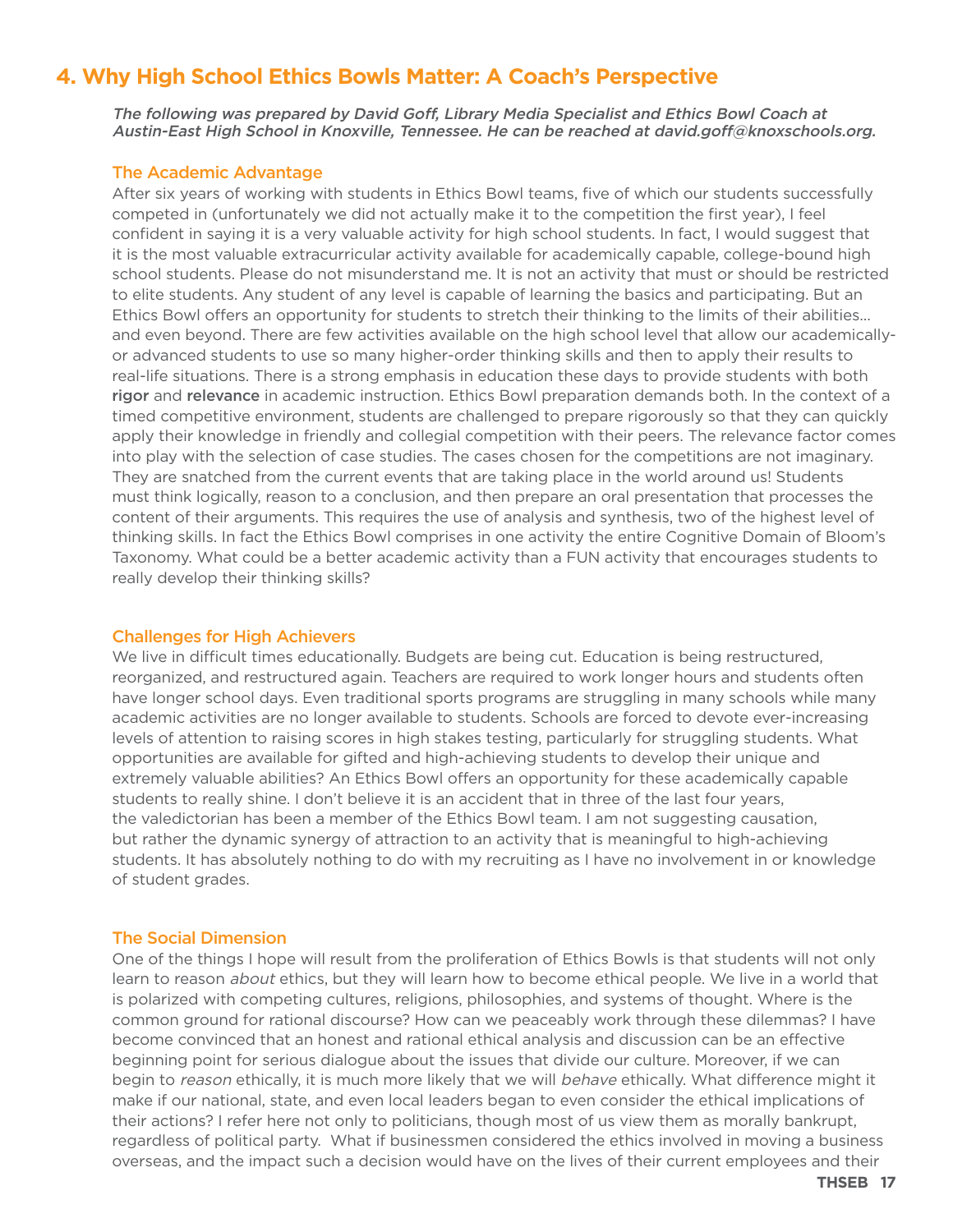communities? What if religious leaders were to find ethical ways to find common ground and work together for the good of all members of society, regardless of their religious persuasion? What if county funding bodies were to consider the ethics of funding the building of profit-making prison facilities rather than building, upgrading, and improving schools to educate children so that they do not end up in those prisons? There are so many potential applications, and an Ethics Bowl can open the door to students learning to think in an ethical manner and so someday help to restore our broken society.

### **Long-Term Benefits for Students:**

- Develops analytical reading and listening skills.  $1.$
- $2.$ Develops critical thinking skills.
- 3. Improves oral communication skills.
- $4.$ Develops writing skills.
- 5. Improves teamwork and collaboration skills.
- 6. Enhances problem-solving skills.
- $7.$ Challenges students to apply ethics in their everyday lives.
- Prepares students for college-level reading, writing, and thinking. 8.
- 9. LOOKS GREAT ON A COLLEGE APPLICATION OR A RESUME!

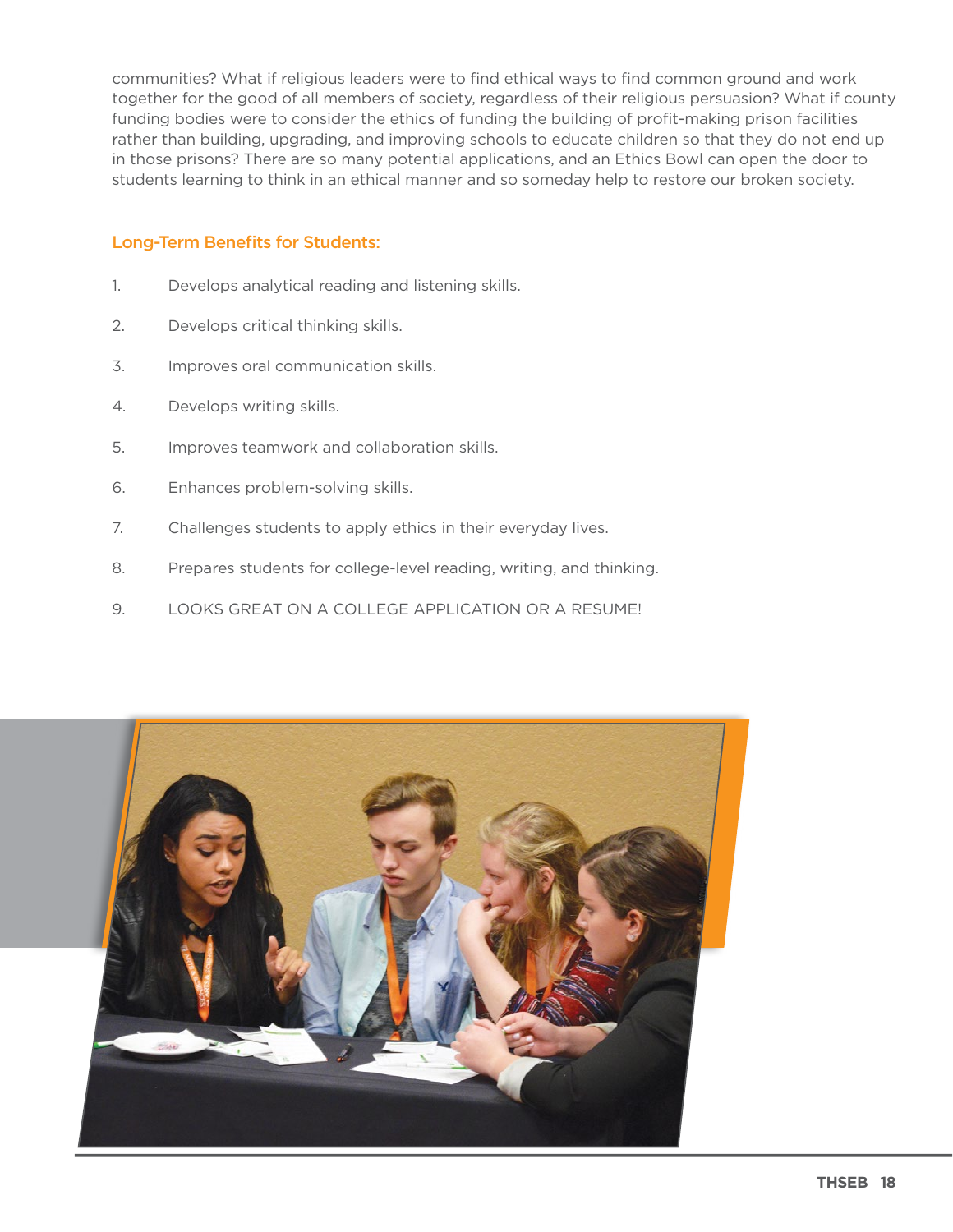# **5. FAQs**

### Q: Do I need to know anything about philosophy or ethics to coach a team?

A: No! Participation in the THSEB does not require any previous knowledge or experience with philosophy. All it requires is an enthusiasm for helping students develop critical thinking skills. We are here to provide whatever we reasonably can to ensure the readiness and competitiveness of your team. Our primary interest is simply teaching students the benefits of thinking critically about important ethical issues and understanding and respecting the perspectives of others—values developed through the study of philosophy and other humanities disciplines

### Q: How difficult is it to recruit students?

A: This can often depend on each school. Some schools already offer philosophy classes and are able to draw from those students, while others find it fairly easy to recruit from those involved in speech or debate groups. In most cases, coaches have found that once they make the benefits of participating clear to students, they are interested in joining the team.

### Q: What sort of time commitment can someone expect?

A: Again, this can often depend on the school, since some schools already have philosophy classes, where preparation for the ethics bowl could be included, or time periods set aside for extra-curricular activities. Based on feedback from previous coaches, we have found that most meet once a week, with an additional hour or so of preparation for those meetings.

### Q: Does the THSEB benefit my students?

A: Absolutely! Participation in the THSEB promotes ethical awareness and responsibility. It encourages reflective, civil public discourse. It hones reading comprehension and critical reasoning skills which are proven to boost ACT and SAT scores and that are explicitly targeted by TNCore standards. It brings students face-to-face with new perspectives on complex issues, which nurtures empathy. This of course is just a small sampling of the benefits that participation in the THSEB can have.

### Q: Is there any advice you have for new coaches?

A: We'll let Chris Webb, the coach from L&N Stem, answer this one: "Make sure students are committed to participating, become very familiar with the cases, attend the coaches' meeting at UT, take the offer from a member of UT's Department of Philosophy to come and visit your classroom, and don't worry about the need for your students to 'show-off' their knowledge of philosophers…[it is] best for students to strive to articulate their thoughts and opinions in their own words." And of course, don't forget to have fun!